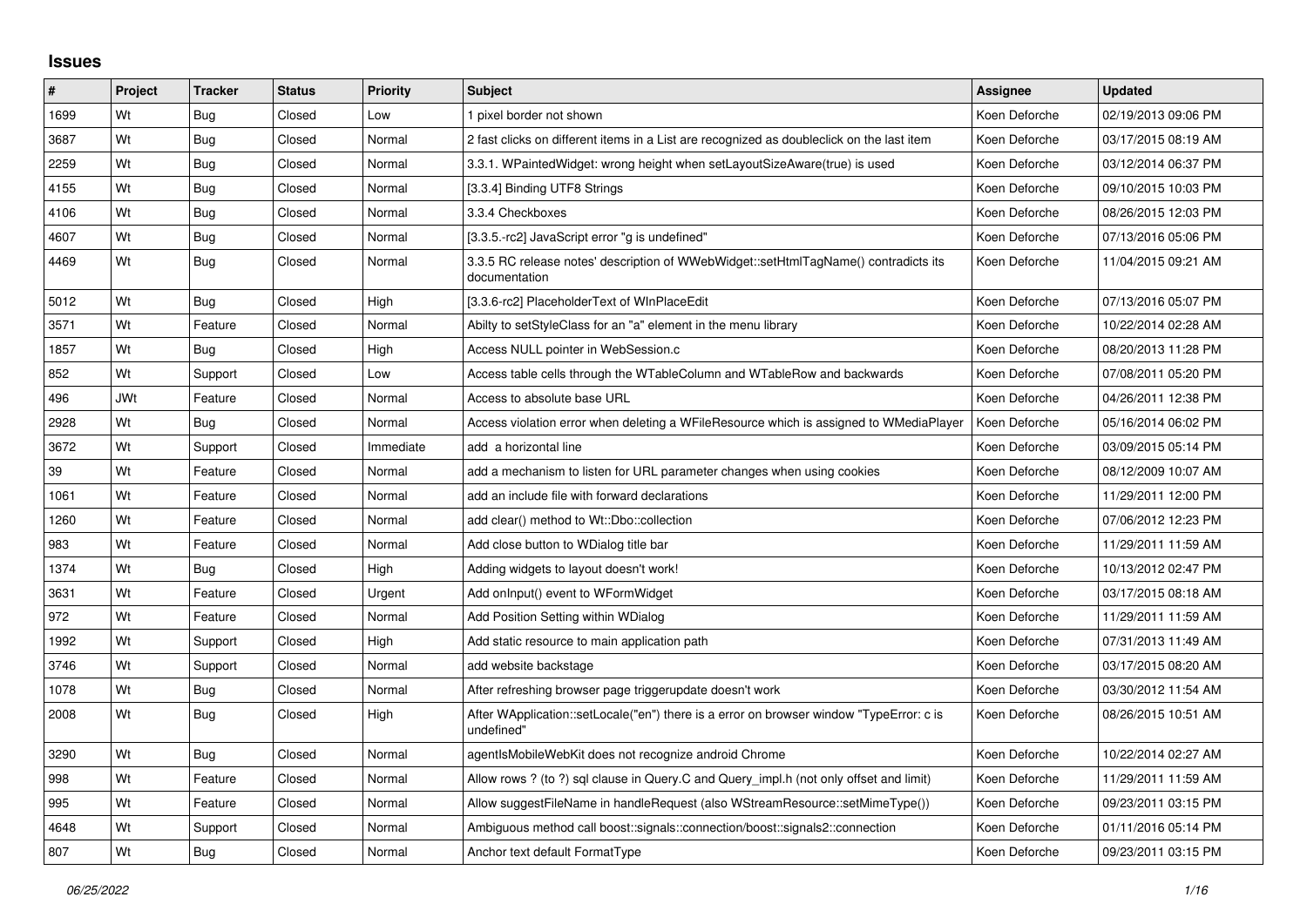| #    | Project | <b>Tracker</b> | <b>Status</b> | <b>Priority</b> | Subject                                                                                                   | <b>Assignee</b> | <b>Updated</b>      |
|------|---------|----------------|---------------|-----------------|-----------------------------------------------------------------------------------------------------------|-----------------|---------------------|
| 1164 | Wt      | Support        | Closed        | Normal          | Anchor to internal path html                                                                              | Koen Deforche   | 03/30/2012 11:54 AM |
| 2645 | Wt      | <b>Bug</b>     | Closed        | Normal          | Animation glitches in WStackedWidget                                                                      | Koen Deforche   | 02/18/2014 11:17 PM |
| 3798 | Wt      | <b>Bug</b>     | Closed        | Normal          | Application terminates after calling the function addOAuth class AuthWidget                               | Koen Deforche   | 03/17/2015 08:20 AM |
| 1864 | Wt      | <b>Bug</b>     | Closed        | Normal          | AppRoot in examples                                                                                       | Koen Deforche   | 08/20/2013 11:28 PM |
| 2300 | Wt      | Support        | Closed        | High            | Artefacts in rendering WPaintedWidget                                                                     | Koen Deforche   | 03/09/2015 11:22 PM |
| 544  | Wt      | <b>Bug</b>     | Closed        | Normal          | a serious problem i found in WebControl.C, about multithread support                                      | Koen Deforche   | 11/02/2010 10:32 AM |
| 1009 | Wt      | Support        | Closed        | Normal          | asq for more documentation                                                                                | Koen Deforche   | 03/30/2012 12:05 PM |
| 1677 | Wt      | <b>Bug</b>     | Closed        | High            | Assert in WAxis.C at line 721                                                                             | Koen Deforche   | 02/19/2013 09:06 PM |
| 2256 | Wt      | <b>Bug</b>     | Closed        | Normal          | A tool tip is not shown when JavaScript is disabled                                                       | Koen Deforche   | 03/17/2015 08:17 AM |
| 3618 | Wt      | <b>Bug</b>     | Closed        | Normal          | Auth Dbo: Consider adding schema support for UserDatabase                                                 | Koen Deforche   | 10/22/2014 02:29 AM |
| 1344 | Wt      | <b>Bug</b>     | Closed        | Normal          | "Auth::GoogleService: not configured: OAuth: no 'google-oauth2-redirect-endpoint'<br>property configured" | Koen Deforche   | 07/06/2012 12:23 PM |
| 1763 | Wt      | <b>Bug</b>     | Closed        | Normal          | Auth: maxAuthTokensPerUser                                                                                | Koen Deforche   | 02/27/2014 12:14 AM |
| 1149 | Wt      | <b>Bug</b>     | Closed        | Normal          | AuthWidget::createPasswordLogin words "weeks" and "days" hardcoded                                        | Koen Deforche   | 03/30/2012 11:54 AM |
| 1835 | Wt      | <b>Bug</b>     | Closed        | Normal          | AuthWidget inside a WContainer restarts WApplication                                                      | Koen Deforche   | 08/20/2013 11:28 PM |
| 1108 | Wt      | Feature        | Closed        | Normal          | AuthWidget: more flexibility                                                                              | Koen Deforche   | 03/30/2012 11:54 AM |
| 2396 | Wt      | Feature        | Closed        | Normal          | Automatically delete widget                                                                               | Koen Deforche   | 02/18/2014 11:17 PM |
| 3420 | Wt      | Feature        | Closed        | Normal          | Automatic ID population                                                                                   | Koen Deforche   | 03/17/2015 08:18 AM |
| 1705 | Wt      | <b>Bug</b>     | Closed        | High            | backward compatiblity of locale()                                                                         | Koen Deforche   | 03/26/2013 08:14 AM |
| 3635 | Wt      | Support        | Closed        | Low             | best design for WT app server                                                                             | Koen Deforche   | 10/28/2014 04:31 PM |
| 3909 | Wt      | Support        | Closed        | Normal          | Best Way to Keep a Session Between Tabs                                                                   | Koen Deforche   | 03/26/2015 09:39 PM |
| 4229 | Wt      | <b>Bug</b>     | Closed        | Normal          | bindString (WTemplate) and utf-8 special chars                                                            | Koen Deforche   | 09/10/2015 10:03 PM |
| 2426 | Wt      | <b>Bug</b>     | Closed        | Normal          | black rectangles in mandelbrot and style examples                                                         | Koen Deforche   | 10/22/2014 02:37 AM |
| 956  | Wt      | Feature        | Closed        | Normal          | block signals emitted from hidden widgets                                                                 | Koen Deforche   | 11/29/2011 11:59 AM |
| 1104 | Wt      | Bug            | Closed        | Normal          | blog example with disabled javascript                                                                     | Koen Deforche   | 03/30/2012 11:54 AM |
| 909  | Wt      | <b>Bug</b>     | Closed        | Normal          | bool(dbo::ptr) may cause load from db                                                                     | Koen Deforche   | 09/23/2011 03:15 PM |
| 3582 | Wt      | <b>Bug</b>     | Closed        | Normal          | Bootstrap 3 and AuthWidget                                                                                | Koen Deforche   | 10/22/2014 02:28 AM |
| 2312 | Wt      | <b>Bug</b>     | Closed        | Low             | Bootstrap.css & invalid reference to<br>glyphicons-halflings.png/glyphicons-halflings-white.png           | Koen Deforche   | 03/17/2015 08:17 AM |
| 1756 | Wt      | <b>Bug</b>     | Closed        | Normal          | Bootstrap theme: drop down caret is missing from menu items that have popup menus.                        | Koen Deforche   | 08/20/2013 11:28 PM |
| 2190 | Wt      | <b>Bug</b>     | Closed        | Normal          | Bootstrap theme missing splitter-h.png in git HEAD (recurrence of bug #1804)                              | Koen Deforche   | 10/01/2013 09:36 AM |
| 1829 | Wt      | <b>Bug</b>     | Closed        | Normal          | Borderlayout and TreeView overflow                                                                        | Koen Deforche   | 06/06/2013 01:14 PM |
| 2687 | Wt      | Feature        | Closed        | Normal          | Bottom border for last row in a WTableView                                                                | Koen Deforche   | 02/19/2014 03:35 PM |
| 4398 | Wt      | <b>Bug</b>     | Closed        | Normal          | <b>Broken Links</b>                                                                                       | Koen Deforche   | 09/10/2015 10:03 PM |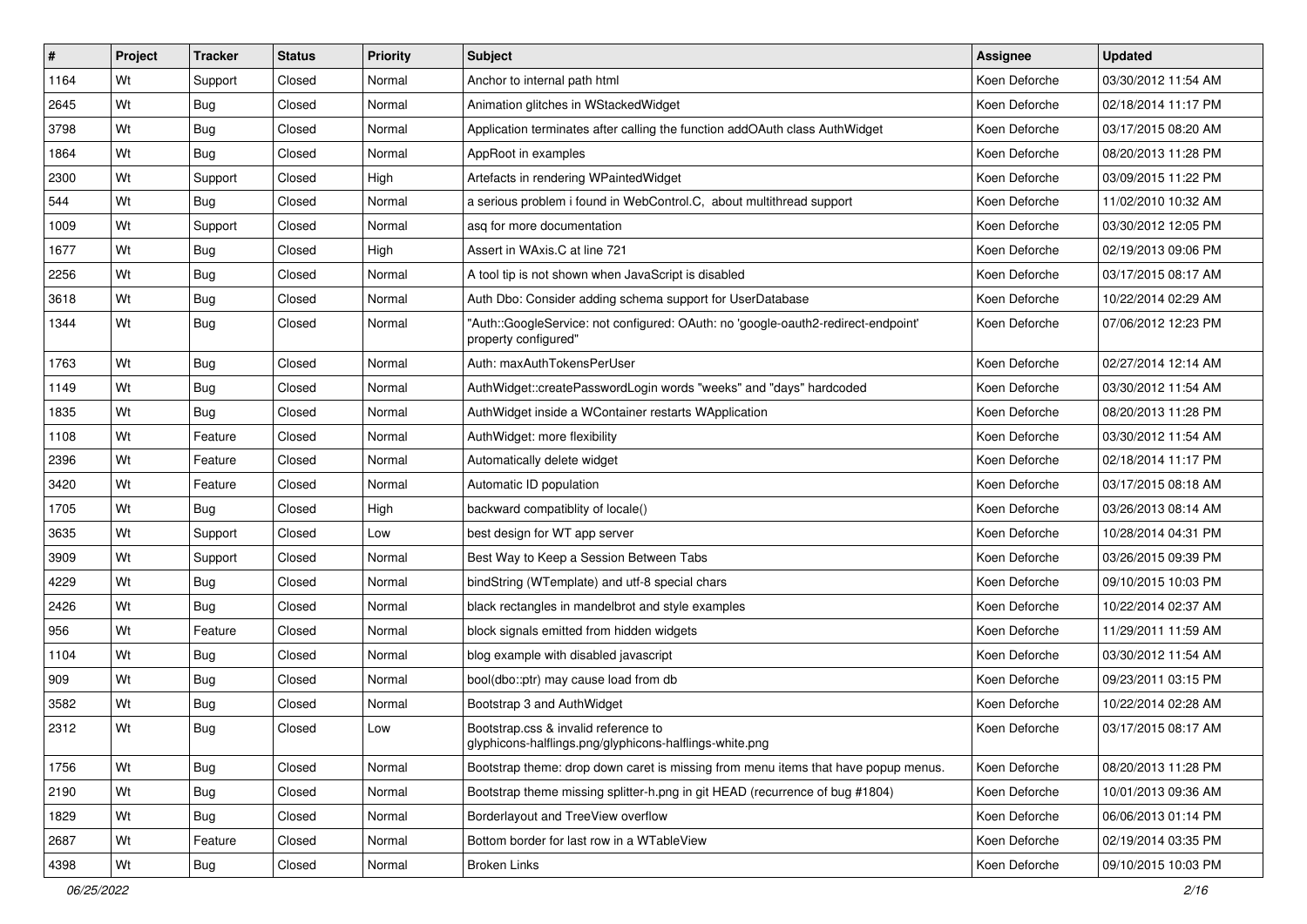| #    | Project    | <b>Tracker</b> | <b>Status</b> | <b>Priority</b> | Subject                                                                                                         | <b>Assignee</b> | <b>Updated</b>      |
|------|------------|----------------|---------------|-----------------|-----------------------------------------------------------------------------------------------------------------|-----------------|---------------------|
| 663  | Wt         | <b>Bug</b>     | Closed        | Normal          | Broken pipe in WFileUpload                                                                                      | Koen Deforche   | 02/22/2011 01:46 PM |
| 1202 | Wt         | <b>Bug</b>     | Closed        | Normal          | broken reference in release notes                                                                               | Koen Deforche   | 03/30/2012 11:54 AM |
| 1228 | Wt         | <b>Bug</b>     | Closed        | Low             | Broken URL after enabling javascript                                                                            | Koen Deforche   | 03/17/2015 08:25 AM |
| 3619 | Wt         | <b>Bug</b>     | Closed        | Normal          | Bug #3365                                                                                                       | Koen Deforche   | 11/09/2014 08:32 PM |
| 1235 | Wt         | <b>Bug</b>     | Closed        | Normal          | Bug #981 is triggered in 3.2.1                                                                                  | Koen Deforche   | 07/06/2012 12:23 PM |
| 1128 | Wt         | <b>Bug</b>     | Closed        | High            | Bugged tuple query                                                                                              | Koen Deforche   | 03/30/2012 12:05 PM |
| 3569 | Wt         | <b>Bug</b>     | Closed        | Normal          | bug in EventSignalBase::createUserEventCall member function in WSignal.C                                        | Koen Deforche   | 10/22/2014 02:28 AM |
| 452  | Wt         | <b>Bug</b>     | Closed        | Normal          | Bug in gitview.wt on chrome                                                                                     | Koen Deforche   | 08/16/2010 09:41 AM |
| 1713 | Wt         | <b>Bug</b>     | Closed        | Normal          | Bug in minimized Wt chat in widget set mode, when somebody says in chat                                         | Koen Deforche   | 02/26/2013 09:24 PM |
| 735  | Wt         | <b>Bug</b>     | Closed        | High            | bug in treeview; git and wt-3.1.8                                                                               | Koen Deforche   | 04/08/2011 04:00 PM |
| 901  | Wt         | <b>Bug</b>     | Closed        | High            | bug: StdGridLayoutImpl.js in 3.1.10                                                                             | Koen Deforche   | 09/23/2011 03:15 PM |
| 2053 | Wt         | <b>Bug</b>     | Closed        | High            | Bug with ptr::remove() during stale object check                                                                | Koen Deforche   | 07/31/2013 11:15 AM |
| 2072 | Wt         | <b>Bug</b>     | Closed        | Normal          | Bug with WDateEdit exteme values                                                                                | Koen Deforche   | 08/20/2013 11:28 PM |
| 3098 | Wt         | <b>Bug</b>     | Closed        | Normal          | Bug with WLineEdit and addEventListener                                                                         | Koen Deforche   | 05/16/2014 06:02 PM |
| 863  | Wt         | <b>Bug</b>     | Closed        | High            | Bug: WTable View set Row Header Count (1) with hidden column                                                    | Koen Deforche   | 07/08/2011 05:20 PM |
| 896  | Wt         | <b>Bug</b>     | Closed        | Immediate       | bug: WTextEdit::setExtraPlugins()                                                                               | Koen Deforche   | 09/23/2011 03:15 PM |
| 862  | Wt         | <b>Bug</b>     | Closed        | High            | Bug: WTree View display error in IE                                                                             | Koen Deforche   | 07/08/2011 05:20 PM |
| 866  | Wt         | <b>Bug</b>     | Closed        | High            | Bug: WTreeView toggle(expand/collapse) button dosn't work when DEBUG is enabled in<br>wt config.xml.            | Koen Deforche   | 07/08/2011 05:20 PM |
| 1223 | Wt         | <b>Bug</b>     | Closed        | Normal          | building 3.2.1 on macbook pro (late 2011 running os x 10.7.2)                                                   | Koen Deforche   | 07/06/2012 12:23 PM |
| 514  | Wt         | <b>Bug</b>     | Closed        | Normal          | Building Wt-3.1.x on FreeBSD-8.1 (i386) fails                                                                   | Koen Deforche   | 11/02/2010 10:33 AM |
| 2902 | Wt         | Bug            | Rejected      | High            | build problems on netbsd                                                                                        | Koen Deforche   | 03/09/2015 11:20 PM |
| 1072 | Wt         | <b>Bug</b>     | Closed        | Normal          | Buttons become unclickable in layouts with images and nonzero stretch factors                                   | Koen Deforche   | 03/30/2012 11:54 AM |
| 1050 | Wt         | Feature        | Closed        | Normal          | c++0x compatibility patch                                                                                       | Koen Deforche   | 11/29/2011 11:59 AM |
| 2290 | Wt         | <b>Bug</b>     | Closed        | Normal          | C++11 implicit conversion error in boost                                                                        | Koen Deforche   | 10/16/2013 05:58 PM |
| 3693 | Wt         | <b>Bug</b>     | Closed        | Normal          | Calling 'setTreeRoot' on WTreeTable with an empty string for 'header' causes treetable to<br>render incorrectly | Koen Deforche   | 03/17/2015 08:19 AM |
| 1257 | Wt         | <b>Bug</b>     | Closed        | Normal          | can not place elements of grid layout back to back                                                              | Koen Deforche   | 07/06/2012 12:23 PM |
| 163  | Wt         | <b>Bug</b>     | Closed        | Normal          | Cannot remove rows from a WTableView                                                                            | Koen Deforche   | 11/03/2009 09:25 AM |
| 1754 | Wt         | Feature        | Closed        | Normal          | cannot run Widget Gallery Layout Manager examples                                                               | Koen Deforche   | 05/16/2014 06:01 PM |
| 3731 | Wt         | Support        | Closed        | Normal          | can't find "resources/tiny_mce/tiny_mce.js"                                                                     | Koen Deforche   | 03/17/2015 08:20 AM |
| 399  | <b>JWt</b> | Bug            | Closed        | Normal          | canvas rendering goes wrong, when extra painting is done in the cartesian chart                                 | Koen Deforche   | 08/16/2010 09:56 AM |
| 5279 | Wt         | <b>Bug</b>     | Closed        | Normal          | Catching double click in WTableCell                                                                             | Koen Deforche   | 04/03/2017 12:47 PM |
| 996  | Wt         | Feature        | Closed        | Normal          | Catch signal to reread config file                                                                              | Koen Deforche   | 11/29/2011 11:59 AM |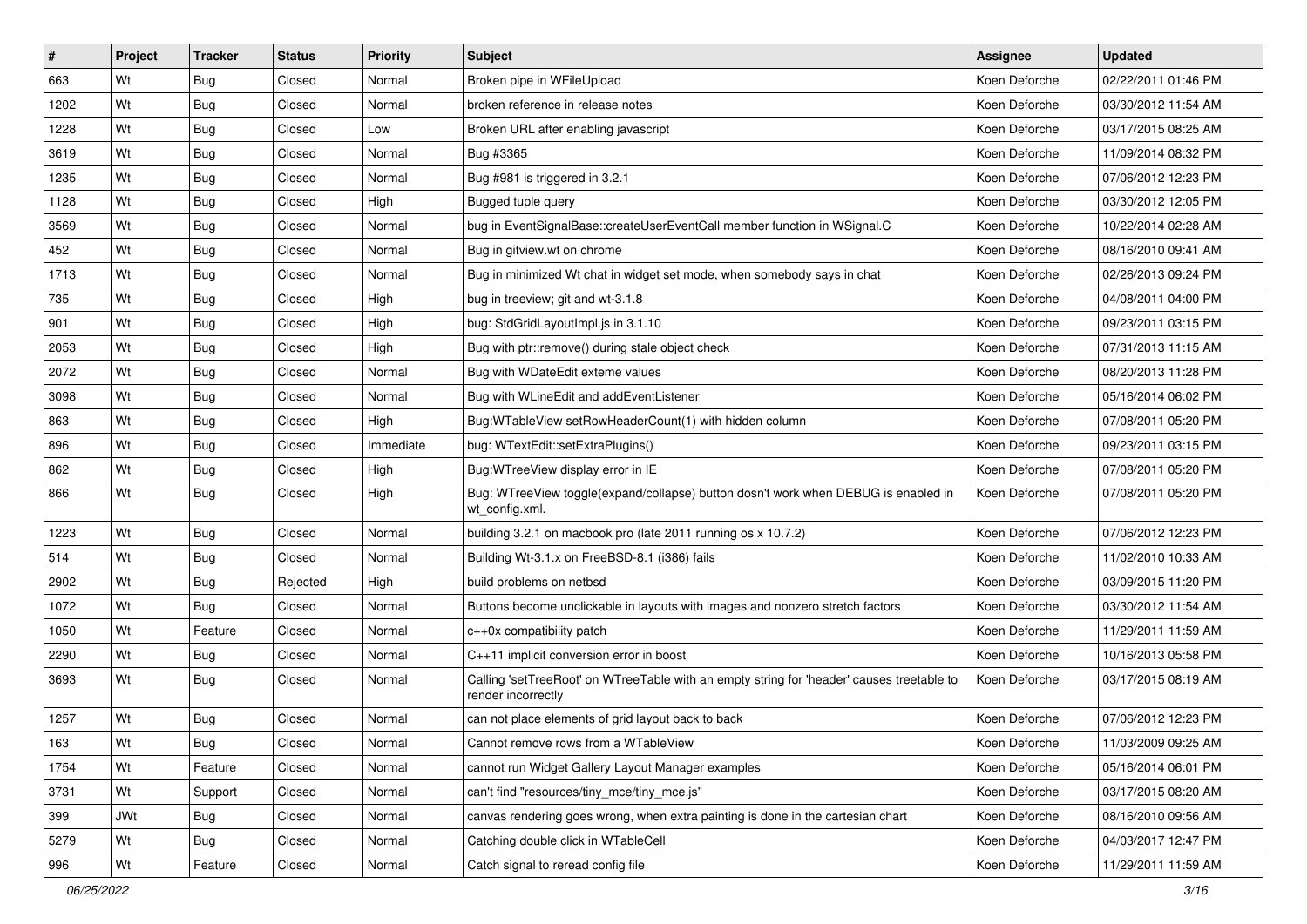| $\vert$ # | Project    | <b>Tracker</b> | <b>Status</b> | <b>Priority</b> | <b>Subject</b>                                                                     | <b>Assignee</b> | <b>Updated</b>      |
|-----------|------------|----------------|---------------|-----------------|------------------------------------------------------------------------------------|-----------------|---------------------|
| 1712      | Wt         | <b>Bug</b>     | Closed        | High            | CategoryScale labels are incorrectly drawn for more than 6 categories in 3.3.0-rc2 | Koen Deforche   | 02/26/2013 09:24 PM |
| 2752      | Wt         | <b>Bug</b>     | Closed        | Normal          | Changing Suffix of a WDoubleSpinBox does not update javascript representation      | Koen Deforche   | 05/16/2014 06:01 PM |
| 1986      | Wt         | <b>Bug</b>     | Closed        | Normal          | Charts enter infinite loop when Y column equals 0 or nan                           | Koen Deforche   | 07/31/2013 11:50 AM |
| 4326      | Wt         | <b>Bug</b>     | Closed        | High            | Chart::WAbstractChart::setAutoLayoutEnabled() and server side font metrics         | Koen Deforche   | 09/10/2015 10:03 PM |
| 2293      | Wt         | Bug            | Closed        | Normal          | check box default text                                                             | Koen Deforche   | 03/17/2015 08:17 AM |
| 471       | Wt         | Bug            | Closed        | Normal          | Checkbox tri-state is not rendered consistently                                    | Koen Deforche   | 09/16/2010 03:57 PM |
| 2925      | Wt         | <b>Bug</b>     | Closed        | Immediate       | chrome 34 breaks websockets and results in dataloss                                | Koen Deforche   | 05/16/2014 06:02 PM |
| 345       | Wt         | Support        | Closed        | Normal          | Circular references when using dbo features                                        | Koen Deforche   | 04/22/2010 09:57 AM |
| 1416      | Wt         | <b>Bug</b>     | Closed        | Normal          | Click events don't always get properly processed                                   | Koen Deforche   | 02/13/2013 07:13 AM |
| 1887      | <b>JWt</b> | Bug            | Closed        | High            | Click handler modifier regression?                                                 | Koen Deforche   | 10/16/2013 05:57 PM |
| 1390      | Wt         | Feature        | Closed        | High            | Client side time                                                                   | Koen Deforche   | 08/20/2013 11:27 PM |
| 4515      | Wt         | <b>Bug</b>     | Closed        | Normal          | CMake make install with CMAKE INSTALL PREFIX                                       | Koen Deforche   | 11/04/2015 09:21 AM |
| 2568      | Wt         | Bug            | Closed        | Normal          | collection.count(empty ptr) results in SEGFAULT                                    | Koen Deforche   | 02/18/2014 11:17 PM |
| 1908      | Wt         | Bug            | Closed        | Normal          | Collection doesn't have operator =                                                 | Koen Deforche   | 08/20/2013 11:28 PM |
| 1249      | Wt         | <b>Bug</b>     | Closed        | Normal          | Column aliases are not handled in a dbo query                                      | Koen Deforche   | 10/13/2012 02:47 PM |
| 1897      | Wt         | Bug            | Closed        | Normal          | Combo box find Text and set Value Text                                             | Koen Deforche   | 08/20/2013 11:28 PM |
| 934       | Wt         | Feature        | Closed        | Normal          | Comments of WTabWidget::closeTab() should care about the closing way               | Koen Deforche   | 09/23/2011 03:15 PM |
| 2404      | Wt         | Support        | Closed        | High            | Communication between two web applications                                         | Koen Deforche   | 02/27/2014 03:13 PM |
| 980       | Wt         | <b>Bug</b>     | Closed        | Immediate       | Compilation error debian 6.1 (boost package problem)                               | Koen Deforche   | 11/29/2011 11:59 AM |
| 1092      | Wt         | <b>Bug</b>     | Closed        | Urgent          | compilation errors on Linux                                                        | Koen Deforche   | 08/20/2013 11:56 PM |
| 1099      | Wt         | <b>Bug</b>     | Closed        | Urgent          | compilation errors on Linux using INTEL COMPILER v12                               | Koen Deforche   | 03/30/2012 11:54 AM |
| 4114      | Wt         | Support        | Closed        | Normal          | compilation error with Wt::Dbo::dbo_traits<>: previous definition                  | Koen Deforche   | 11/04/2015 09:20 AM |
| 1450      | Wt         | Bug            | Closed        | Normal          | Compilation in VS2008 broken                                                       | Koen Deforche   | 10/13/2012 02:47 PM |
| 945       | Wt         | <b>Bug</b>     | Closed        | Normal          | Compile error on Windows && MSVC 2008                                              | Koen Deforche   | 09/23/2011 03:15 PM |
| 3620      | Wt         | Support        | Closed        | High            | Compiling code                                                                     | Koen Deforche   | 08/26/2015 10:45 AM |
| 1467      | Wt         | <b>Bug</b>     | Closed        | Normal          | Compiling wt-3.2.3-rc1 compiler warnings                                           | Koen Deforche   | 11/01/2012 01:50 PM |
| 2358      | Wt         | Bug            | Closed        | Normal          | Composer example not compilable with latest git                                    | Koen Deforche   | 02/18/2014 11:17 PM |
| 3558      | Wt         | Support        | Closed        | Urgent          | conexion a postgres y menu dinamico                                                | Koen Deforche   | 10/22/2014 02:28 AM |
| 1974      | Wt         | Support        | Closed        | Normal          | Configure background color for rows in a WTableView                                | Koen Deforche   | 03/17/2015 08:25 AM |
| 795       | Wt         | <b>Bug</b>     | Closed        | Urgent          | Connect a button to Tinymce push button                                            | Koen Deforche   | 03/17/2015 08:25 AM |
| 4490      | Wt         | Support        | Closed        | Normal          | connection to pushbutton does not work                                             | Koen Deforche   | 11/04/2015 09:21 AM |
| 4188      | Wt         | Feature        | Closed        | Normal          | Consider performance-related patches to Render.                                    | Koen Deforche   | 09/10/2015 10:03 PM |
| 2488      | Wt         | Bug            | Closed        | Normal          | Container overlaps                                                                 | Koen Deforche   | 02/18/2014 11:17 PM |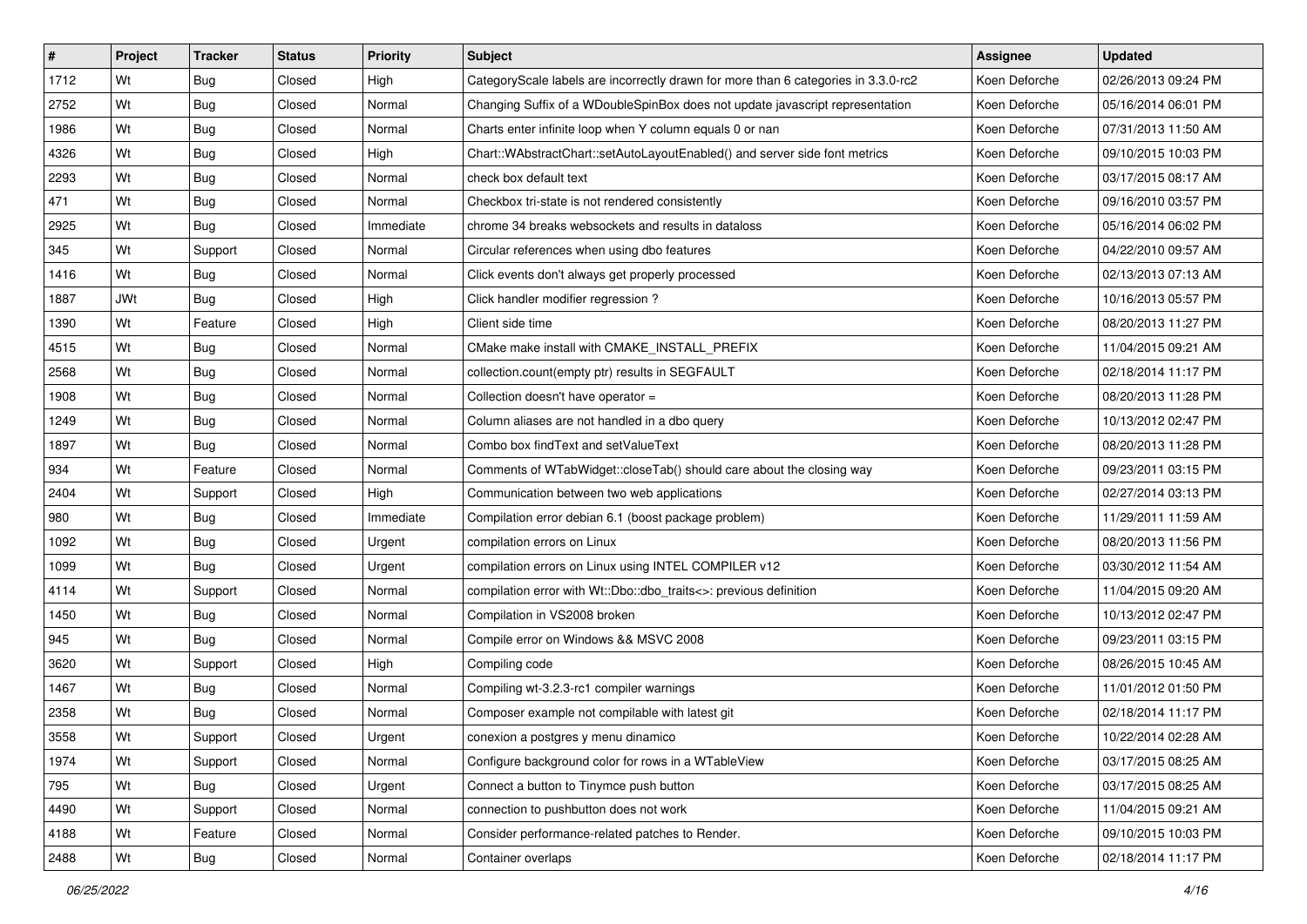| #    | Project    | <b>Tracker</b> | <b>Status</b> | <b>Priority</b> | <b>Subject</b>                                                                                           | <b>Assignee</b> | <b>Updated</b>      |
|------|------------|----------------|---------------|-----------------|----------------------------------------------------------------------------------------------------------|-----------------|---------------------|
| 1018 | Wt         | Feature        | Closed        | Normal          | controlPointRect for transformed paths                                                                   | Koen Deforche   | 11/29/2011 11:59 AM |
| 768  | Wt         | <b>Bug</b>     | Closed        | Normal          | cookies in WidgetSet mode WApplication                                                                   | Koen Deforche   | 07/08/2011 05:20 PM |
| 2036 | Wt         | <b>Bug</b>     | Closed        | High            | Core dump in WAbstractItemView::modelHeaderDataChanged() of current git wt-3.3.0-30<br>(wt-a7f27d8)      | Koen Deforche   | 02/19/2014 01:05 PM |
| 2817 | Wt         | <b>Bug</b>     | Closed        | Normal          | Crash caused by duplicate delete                                                                         | Koen Deforche   | 05/16/2014 06:01 PM |
| 1492 | Wt         | <b>Bug</b>     | Closed        | Normal          | crash in WCheckBox with items translated, when setLocale() is called                                     | Koen Deforche   | 10/23/2012 01:16 PM |
| 2257 | Wt         | <b>Bug</b>     | Closed        | High            | Crash in WDialog destructor at session termination                                                       | Koen Deforche   | 10/01/2013 09:36 AM |
| 2619 | Wt         | Bug            | Closed        | Normal          | Crash in WtReply                                                                                         | Koen Deforche   | 02/18/2014 11:17 PM |
| 1676 | Wt         | <b>Bug</b>     | Closed        | Normal          | crash on empty windowtitle                                                                               | Koen Deforche   | 02/19/2013 09:06 PM |
| 857  | Wt         | <b>Bug</b>     | Closed        | Normal          | Crash on hiding column in WTableView                                                                     | Koen Deforche   | 07/20/2011 10:08 AM |
| 1926 | <b>JWt</b> | <b>Bug</b>     | Closed        | Normal          | Crash on WCartesianChart object using a WAbstractItemModel which contains "empty<br>values"              | Koen Deforche   | 10/16/2013 05:57 PM |
| 564  | Wt         | Bug            | Closed        | High            | Crash when session being destroyed in one thread while UpdateLock is being acquired in<br>another thread | Koen Deforche   | 11/02/2010 10:32 AM |
| 631  | Wt         | Support        | Closed        | High            | Create a WTextEdit under Wdialog                                                                         | Koen Deforche   | 02/04/2011 12:00 PM |
| 2298 | Wt         | <b>Bug</b>     | Closed        | Normal          | Creating custom actions in a form                                                                        | Koen Deforche   | 10/22/2014 02:48 AM |
| 1839 | Wt         | <b>Bug</b>     | Closed        | Urgent          | Cross-site scripting in jPlayer                                                                          | Koen Deforche   | 08/20/2013 11:28 PM |
| 1805 | Wt         | <b>Bug</b>     | Closed        | Normal          | CSS issue displaying resizer with resizable layouts.                                                     | Koen Deforche   | 04/08/2013 10:03 PM |
| 2284 | Wt         | <b>Bug</b>     | Closed        | Normal          | Ctrl-click not deselecting a row when Wt::SelectionMode::SingleSelection is set                          | Koen Deforche   | 02/18/2014 11:17 PM |
| 4488 | Wt         | <b>Bug</b>     | Closed        | Normal          | currentUrl in WResource                                                                                  | Koen Deforche   | 11/04/2015 09:21 AM |
| 3457 | Wt         | Support        | Closed        | Normal          | customized titleBarWidget for WPanel and expand and collapse                                             | Koen Deforche   | 10/22/2014 02:27 AM |
| 1886 | <b>JWt</b> | Bug            | Closed        | Normal          | Custom signal declaration requires WMouseEvent at the end                                                | Koen Deforche   | 10/16/2013 05:57 PM |
| 1206 | Wt         | Feature        | Closed        | Normal          | db error codes in Dbo:: Exception                                                                        | Koen Deforche   | 10/13/2012 02:47 PM |
| 871  | Wt         | Bug            | Closed        | Normal          | dbo::collection::find() causes subsequent changes to be discarded                                        | Koen Deforche   | 07/08/2011 05:20 PM |
| 1015 | Wt         | Feature        | Closed        | Low             | dbo::collection::lterator: add method get()                                                              | Koen Deforche   | 11/29/2011 11:59 AM |
| 2574 | Wt         | Feature        | Closed        | Normal          | Dbo: Consider defaulting to deferred foreign key constraints when available                              | Koen Deforche   | 02/18/2014 11:17 PM |
| 2576 | Wt         | Feature        | Closed        | Normal          | Dbo: Consider including a Dbo test case with LEFT JOIN query                                             | Koen Deforche   | 02/18/2014 11:17 PM |
| 3621 | Wt         | Feature        | Closed        | Normal          | Dbo: Consider omitting select count(1) in QueryModel rowCount when possible                              | Koen Deforche   | 10/22/2014 02:30 AM |
| 3616 | Wt         | Feature        | Closed        | Normal          | Dbo: Consider providing access to quoted table names (with schemas)                                      | Koen Deforche   | 10/22/2014 02:29 AM |
| 905  | Wt         | <b>Bug</b>     | Closed        | Normal          | dbo::FixedSqlConnectionPool with size=1 seems to cause dead lock                                         | Koen Deforche   | 09/23/2011 03:15 PM |
| 950  | Wt         | <b>Bug</b>     | Closed        | Normal          | dbo: natural ins seem to cause linkage errors when the model is used by QueryModel                       | Koen Deforche   | 09/23/2011 03:15 PM |
| 2841 | Wt         | Feature        | Closed        | Normal          | Dbo Postgres backend: Consider parsing booleans without throwing exceptions                              | Koen Deforche   | 05/16/2014 06:02 PM |
| 2840 | Wt         | Feature        | Closed        | Normal          | Dbo Postgres backend: Support WDateTime in TIMEStAMP WITH TIME ZONE columns                              | Koen Deforche   | 05/16/2014 06:02 PM |
| 2818 | Wt         | Feature        | Rejected      | Normal          | [DBO] Provide the advertised "DRY" concept.                                                              | Koen Deforche   | 03/25/2014 03:53 PM |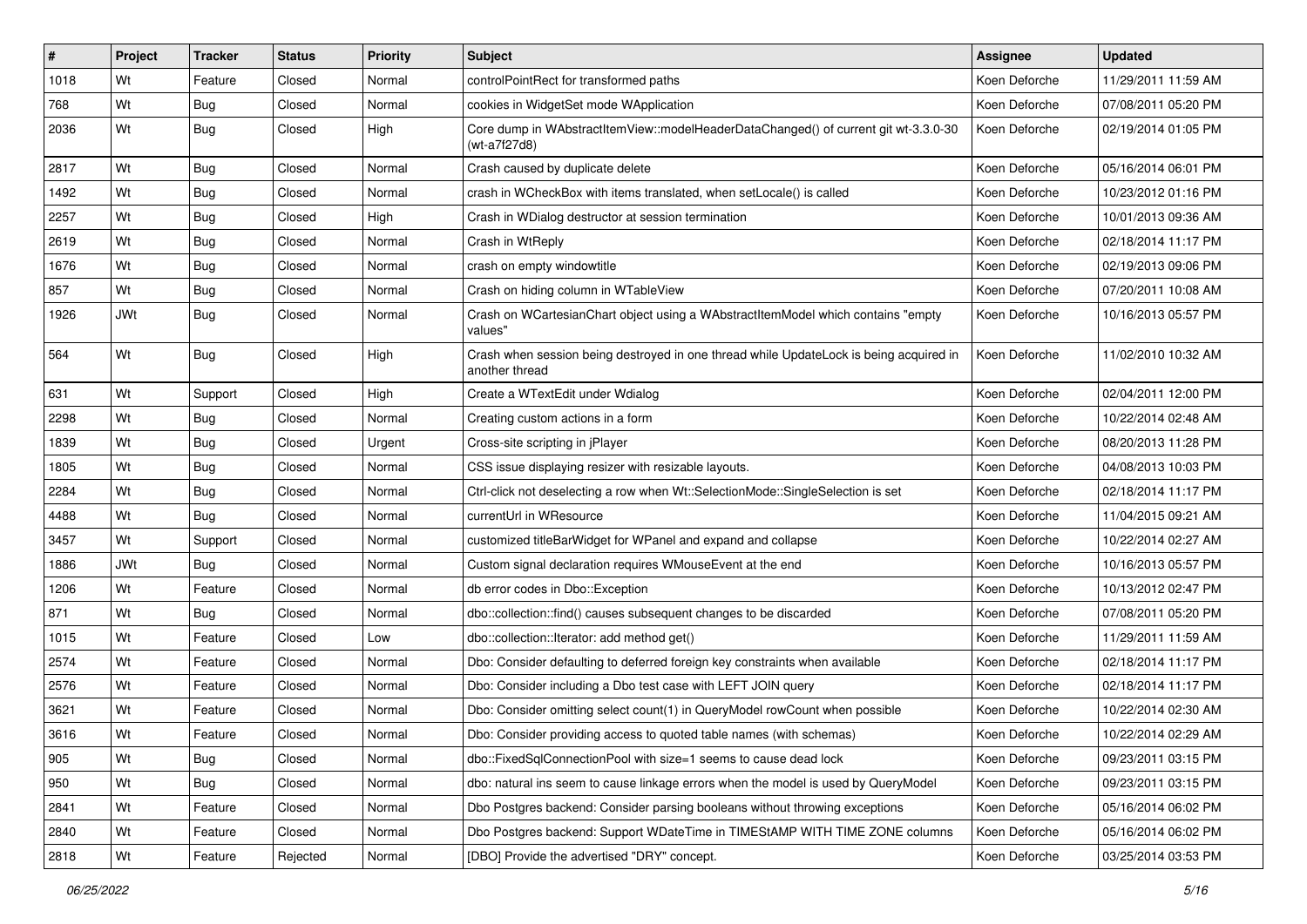| #    | Project | <b>Tracker</b> | <b>Status</b> | <b>Priority</b> | <b>Subject</b>                                                                                     | <b>Assignee</b> | <b>Updated</b>      |
|------|---------|----------------|---------------|-----------------|----------------------------------------------------------------------------------------------------|-----------------|---------------------|
| 678  | Wt      | Bug            | Closed        | Normal          | dbo::ptr::operator                                                                                 | Koen Deforche   | 02/04/2011 12:00 PM |
| 664  | Wt      | <b>Bug</b>     | Closed        | Normal          | dbo::ptr_tuple                                                                                     | Koen Deforche   | 02/04/2011 12:00 PM |
| 552  | Wt      | Feature        | Closed        | Normal          | Dbo::QueryModel: internationalization: please add a method: setHeaderData()                        | Koen Deforche   | 11/02/2010 10:32 AM |
| 1280 | Wt      | <b>Bug</b>     | Closed        | Normal          | dbo - remove two classes with belong to relation may cause an error.                               | Koen Deforche   | 02/18/2014 11:17 PM |
| 903  | Wt      | Feature        | Closed        | Normal          | Dbo::Session::load: add force_reread argument                                                      | Koen Deforche   | 09/23/2011 03:15 PM |
| 1431 | Wt      | Feature        | Closed        | Normal          | dbo::Session: return SQL, creating tables                                                          | Koen Deforche   | 10/13/2012 02:47 PM |
| 2575 | Wt      | <b>Bug</b>     | Closed        | Normal          | Dbo: Some minor issues in the Dbo tests                                                            | Koen Deforche   | 02/18/2014 11:17 PM |
| 1302 | Wt      | <b>Bug</b>     | Closed        | Normal          | DboTest fails                                                                                      | Koen Deforche   | 07/06/2012 12:23 PM |
| 4290 | Wt      | <b>Bug</b>     | Closed        | Normal          | dbo-tutorial7 build error                                                                          | Koen Deforche   | 09/10/2015 10:03 PM |
| 4187 | Wt      | <b>Bug</b>     | Closed        | Low             | Debugger statement in WSuggestionPopup.js                                                          | Koen Deforche   | 09/10/2015 10:03 PM |
| 3655 | Wt      | Bug            | Closed        | Normal          | #define WT USTRING WString                                                                         | Koen Deforche   | 03/17/2015 08:18 AM |
| 1012 | Wt      | Support        | Closed        | Normal          | Deploying WT                                                                                       | Koen Deforche   | 03/30/2012 12:05 PM |
| 1725 | Wt      | <b>Bug</b>     | Closed        | Normal          | description of fromJulianDay                                                                       | Koen Deforche   | 03/26/2013 08:14 AM |
| 2291 | Wt      | Bug            | Closed        | Normal          | DESTDIR and wt_config.xml installation                                                             | Koen Deforche   | 10/16/2013 05:58 PM |
| 468  | Wt      | <b>Bug</b>     | Closed        | Normal          | [dialog example] button arrangment is different in IE then FF                                      | Koen Deforche   | 07/11/2011 01:19 PM |
| 1816 | Wt      | <b>Bug</b>     | Closed        | Low             | dialog window title with "&"                                                                       | Koen Deforche   | 10/01/2013 09:36 AM |
| 1642 | Wt      | <b>Bug</b>     | Closed        | High            | different behaviours ie 9 <-> chrome                                                               | Koen Deforche   | 01/29/2013 10:54 AM |
| 981  | Wt      | <b>Bug</b>     | Closed        | Normal          | Different layout behavior in wt 3.1.10 vs 3.1.11                                                   | Koen Deforche   | 09/23/2011 03:15 PM |
| 2918 | Wt      | <b>Bug</b>     | Closed        | Normal          | Disabled WPushButton not greyed out with Wt 3.3.2 and theme "polished"?                            | Koen Deforche   | 05/16/2014 06:02 PM |
| 3683 | Wt      | <b>Bug</b>     | Closed        | Normal          | display Chinese character                                                                          | Koen Deforche   | 02/16/2015 11:27 PM |
| 1837 | Wt      | Bug            | Closed        | Normal          | display error on WPanel                                                                            | Koen Deforche   | 08/20/2013 11:28 PM |
| 348  | Wt      | Support        | Closed        | Normal          | displaying pages for mobile devices                                                                | Koen Deforche   | 05/21/2010 09:29 AM |
| 683  | Wt      | <b>Bug</b>     | Closed        | Normal          | display of WTreeView in Right to left languages                                                    | Koen Deforche   | 02/04/2011 12:00 PM |
| 2510 | Wt      | Bug            | Closed        | Normal          | Division by zero in Wt::asString() on boost::posix_time::time_duration                             | Koen Deforche   | 02/18/2014 11:17 PM |
| 884  | Wt      | <b>Bug</b>     | Closed        | Low             | Documentation missing for WTreeNode::removeChildNode                                               | Koen Deforche   | 07/08/2011 05:20 PM |
| 3363 | Wt      | <b>Bug</b>     | Closed        | Low             | Documentation typo for void Wt::WTableView::setColumnWidth()                                       | Koen Deforche   | 10/22/2014 02:27 AM |
| 4834 | Wt      | <b>Bug</b>     | Closed        | Low             | Documentation typo for WApplication                                                                | Koen Deforche   | 07/13/2016 05:07 PM |
| 3585 | Wt      | <b>Bug</b>     | Closed        | Low             | Documentation typo for Wt::WSuggestionPopup                                                        | Koen Deforche   | 10/22/2014 02:28 AM |
| 960  | Wt      | Bug            | Closed        | Low             | Documentation typos for WStandardItemModel                                                         | Koen Deforche   | 09/23/2011 03:15 PM |
| 5259 | Wt      | Support        | Closed        | Low             | Does the built-in web server of Wt support https? If not, how to run https with Wt<br>application? | Koen Deforche   | 04/03/2017 12:50 PM |
| 2097 | Wt      | <b>Bug</b>     | Rejected      | Normal          | doJavaScript not working with IE                                                                   | Koen Deforche   | 08/08/2013 04:46 PM |
| 5094 | Wt      | Bug            | Closed        | High            | DoS Vulnerability                                                                                  | Koen Deforche   | 07/13/2016 05:07 PM |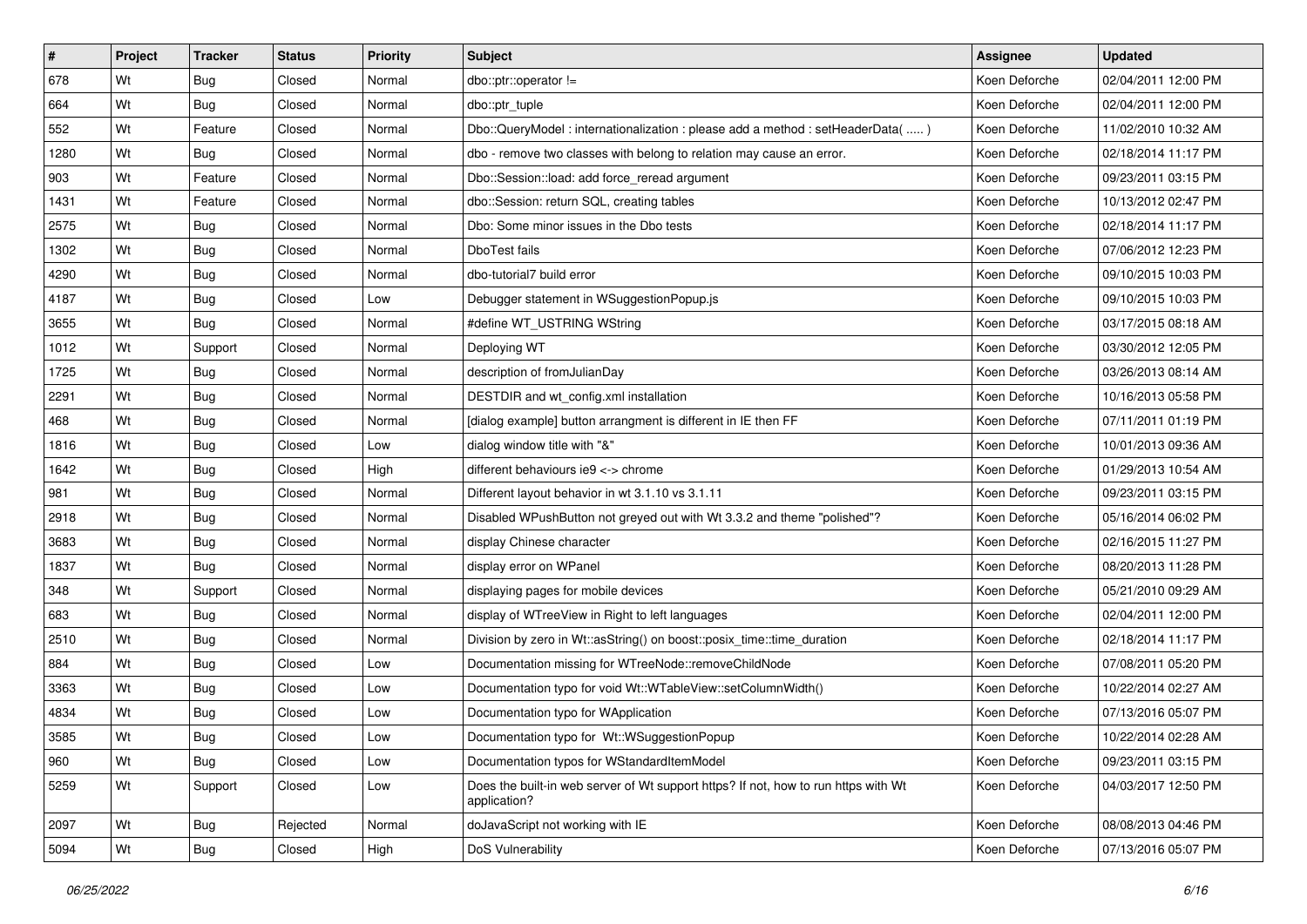| $\vert$ # | Project    | <b>Tracker</b> | <b>Status</b> | <b>Priority</b> | <b>Subject</b>                                                                   | Assignee      | <b>Updated</b>      |
|-----------|------------|----------------|---------------|-----------------|----------------------------------------------------------------------------------|---------------|---------------------|
| 1453      | <b>JWt</b> | <b>Bug</b>     | Closed        | Normal          | Double click event sometimes ignored                                             | Koen Deforche | 10/29/2012 09:46 AM |
| 3728      | Wt         | Support        | Closed        | Normal          | download files                                                                   | Koen Deforche | 03/17/2015 08:20 AM |
| 264       | Wt         | <b>Bug</b>     | Closed        | Low             | Doxygen: List of all members link - title is Wt: Member List                     | Koen Deforche | 03/09/2010 10:30 AM |
| 1217      | Wt         | Feature        | Closed        | Normal          | Drag&Drop mime-type per item                                                     | Koen Deforche | 04/30/2012 12:02 PM |
| 3603      | Wt         | Support        | Closed        | Normal          | Dselpoy Examples On Linux Server                                                 | Koen Deforche | 10/22/2014 02:28 AM |
| 3681      | Wt         | <b>Bug</b>     | Closed        | Normal          | Duplicate declaration warning building multi-threaded examples with cmake        | Koen Deforche | 03/17/2015 08:19 AM |
| 2793      | Wt         | <b>Bug</b>     | Closed        | Urgent          | dynamic layout javascript errors with Wt-3.3.2-rc2 (git version 2nd march)       | Koen Deforche | 03/12/2014 06:37 PM |
| 2200      | Wt         | Bug            | Closed        | Normal          | Element Size Changes in Browser                                                  | Koen Deforche | 10/19/2014 09:27 PM |
| 447       | Wt         | Feature        | Closed        | Normal          | Enable compression on WSvgImage                                                  | Koen Deforche | 08/16/2010 09:42 AM |
| 1331      | Wt         | <b>Bug</b>     | Closed        | Normal          | enable/disable and stateless slot learning messed up                             | Koen Deforche | 07/06/2012 12:23 PM |
| 1808      | Wt         | <b>Bug</b>     | Closed        | Normal          | enums from WGlobal disappeared from the documentation                            | Koen Deforche | 04/08/2013 10:03 PM |
| 1378      | <b>JWt</b> | <b>Bug</b>     | Closed        | Normal          | erro in websession or WMemoryResource                                            | Koen Deforche | 10/15/2013 03:40 AM |
| 3521      | Wt         | Bug            | Closed        | Low             | Error in documentation (WTemplate)                                               | Koen Deforche | 10/22/2014 02:28 AM |
| 1724      | Wt         | Bug            | Closed        | Normal          | Error in new widget library                                                      | Koen Deforche | 03/26/2013 08:14 AM |
| 3799      | Wt         | Feature        | Closed        | Normal          | Error in the code class of RedirectEndpoint                                      | Koen Deforche | 03/17/2015 08:20 AM |
| 3174      | Wt         | <b>Bug</b>     | Closed        | Low             | Error in Wt::WApplication::internalPathInvalid documentation.                    | Koen Deforche | 10/22/2014 02:29 AM |
| 1071      | Wt         | Bug            | Closed        | High            | Error on several links from main wt page                                         | Koen Deforche | 11/29/2011 12:00 PM |
| 1346      | Wt         | Support        | Closed        | Normal          | Error when run blog example with postgres backend                                | Koen Deforche | 10/13/2012 02:47 PM |
| 2600      | Wt         | Bug            | Closed        | Normal          | Error when use ssl and require                                                   | Koen Deforche | 02/18/2014 11:17 PM |
| 2590      | Wt         | Support        | Closed        | Normal          | erro when compiling wt with ssl support                                          | Koen Deforche | 02/09/2014 09:30 PM |
| 276       | Wt         | <b>Bug</b>     | Closed        | Normal          | examples/charts does not work [empty page]                                       | Koen Deforche | 01/21/2010 11:08 AM |
| 279       | Wt         | <b>Bug</b>     | Closed        | Normal          | examples/charts does not work [origin/v3.0]                                      | Koen Deforche | 09/17/2010 12:01 PM |
| 2859      | Wt         | Feature        | Rejected      | Normal          | [EXAMPLES] Clarify Examples License                                              | Koen Deforche | 03/25/2014 05:31 PM |
| 2842      | Wt         | Feature        | Rejected      | Normal          | [EXAMPLES] Rename "oauth" to "auth"                                              | Koen Deforche | 03/28/2014 06:47 PM |
| 469       | Wt         | Feature        | Closed        | Normal          | [example treeview dragdrop] clicking on item does not allow direct drag and drop | Koen Deforche | 09/10/2015 10:02 PM |
| 1214      | Wt         | Support        | Closed        | Urgent          | Executing Some Job before show WWidget. WMenu/WMenuItem                          | Koen Deforche | 04/12/2012 11:27 AM |
| 1112      | Wt         | Feature        | Closed        | Normal          | Export utilities (md5, sha1, base64-encode, hex-encode, hex-decode, )            | Koen Deforche | 03/30/2012 11:54 AM |
| 775       | Wt         | Bug            | Closed        | Normal          | Ext::Calendar select does not work                                               | Koen Deforche | 04/08/2011 04:00 PM |
| 806       | Wt         | Bug            | Closed        | Normal          | Ext::Calendar setEnabled does not work                                           | Koen Deforche | 09/23/2011 03:15 PM |
| 656       | Wt         | <b>Bug</b>     | Rejected      | Normal          | Ext::ComboBox document style interference                                        | Koen Deforche | 08/20/2013 11:54 PM |
| 287       | Wt         | Feature        | Closed        | Normal          | Extend features of titlebar area of WPanel                                       | Koen Deforche | 04/09/2010 10:00 AM |
| 930       | Wt         | <b>Bug</b>     | Closed        | Normal          | Ext not available anymore?                                                       | Koen Deforche | 09/23/2011 03:16 PM |
| 874       | Wt         | <b>Bug</b>     | Closed        | High            | Failed to get actual QueryString                                                 | Koen Deforche | 09/23/2011 03:15 PM |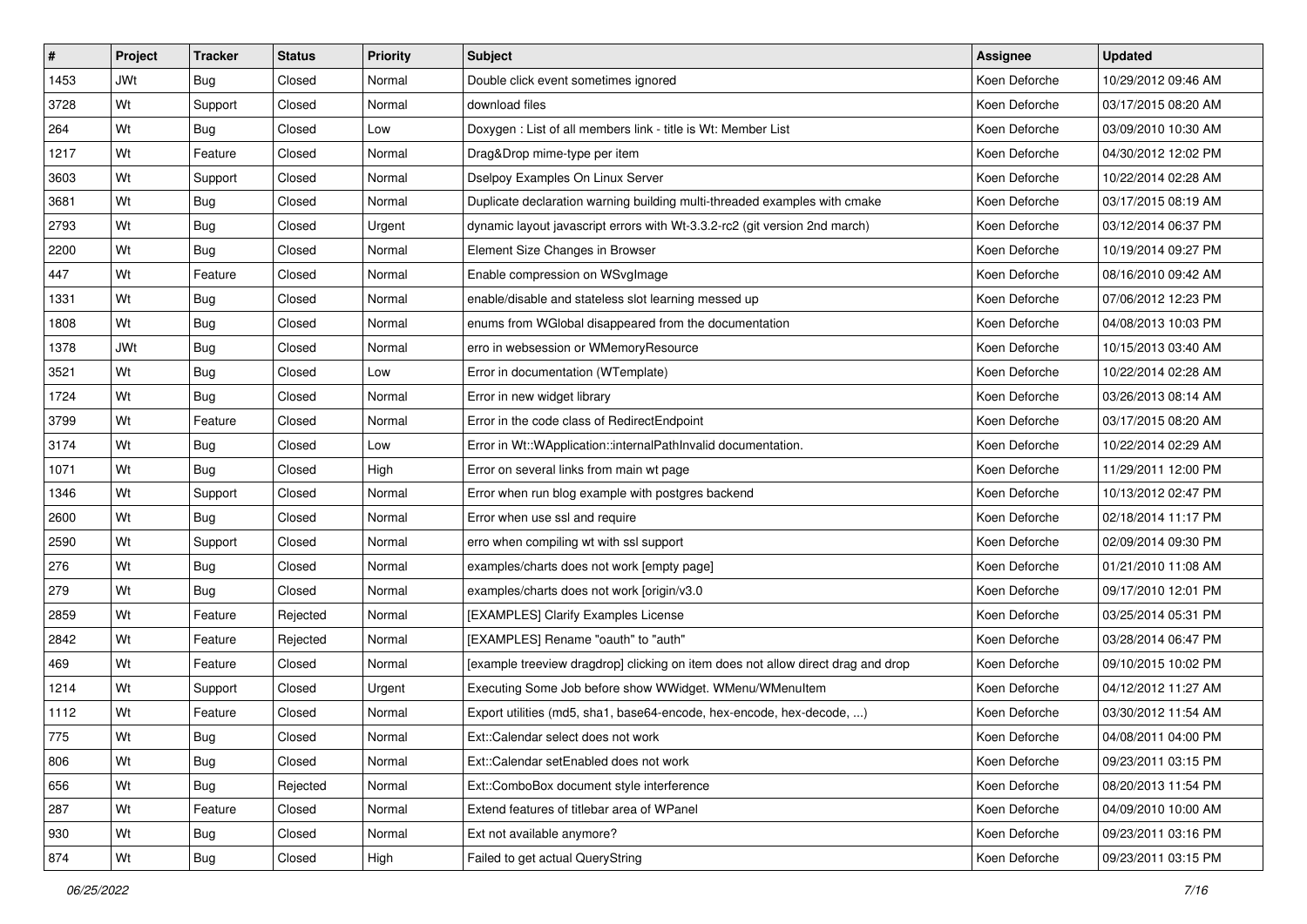| #    | Project    | <b>Tracker</b> | <b>Status</b> | <b>Priority</b> | <b>Subject</b>                                                                  | <b>Assignee</b> | <b>Updated</b>      |
|------|------------|----------------|---------------|-----------------|---------------------------------------------------------------------------------|-----------------|---------------------|
| 2530 | Wt         | Bug            | Closed        | High            | Fails to compile on CssParser.o                                                 | Koen Deforche   | 10/22/2014 02:47 AM |
| 1290 | Wt         | Support        | Closed        | High            | Fastcgi Problem. Apache                                                         | Koen Deforche   | 07/06/2012 12:58 PM |
| 1740 | Wt         | <b>Bug</b>     | Closed        | Normal          | Favicon is not shown in Internet Explorer                                       | Koen Deforche   | 03/26/2013 08:14 AM |
| 1883 | <b>JWt</b> | <b>Bug</b>     | Closed        | Normal          | Favicon precedence                                                              | Koen Deforche   | 10/14/2013 10:50 PM |
| 2059 | Wt         | Support        | Closed        | Normal          | <b>FCGI</b>                                                                     | Koen Deforche   | 08/20/2013 11:28 PM |
| 4034 | Wt         | <b>Bug</b>     | Closed        | Urgent          | File Open Dialog: WidgetSet mode and Cross Origin requests                      | Koen Deforche   | 11/04/2015 09:20 AM |
| 1377 | Wt         | Bug            | Closed        | Normal          | file tree is "selected" in treeview-dragdrop                                    | Koen Deforche   | 10/13/2012 02:47 PM |
| 709  | Wt         | <b>Bug</b>     | Closed        | Normal          | File Upload                                                                     | Koen Deforche   | 04/08/2011 04:00 PM |
| 627  | Wt         | <b>Bug</b>     | Closed        | Normal          | filled bezier curve instead of bezier curve                                     | Koen Deforche   | 12/01/2010 01:31 PM |
| 103  | Wt         | Feature        | Closed        | Normal          | finalize WSortFilterProxyModel                                                  | Koen Deforche   | 11/02/2010 10:33 AM |
| 525  | Wt         | <b>Bug</b>     | Closed        | Normal          | Firefox 3.6 blur() error when dialog shown in WFileUpload uploaded() signal     | Koen Deforche   | 11/02/2010 10:33 AM |
| 1850 | Wt         | <b>Bug</b>     | Closed        | Normal          | Firefox v20 problem with Wt 3.1.10                                              | Koen Deforche   | 06/05/2013 08:56 PM |
| 495  | Wt         | Bug            | Closed        | High            | Fix performance problem with layout managers                                    | Koen Deforche   | 09/16/2010 03:58 PM |
| 205  | Wt         | Bug            | Closed        | Normal          | Fix reload-is-new-session = false behavior                                      | Koen Deforche   | 03/09/2010 10:59 AM |
| 3584 | Wt         | <b>Bug</b>     | Closed        | Low             | Fix typos in http://www.webtoolkit.eu/wt/documentation                          | Koen Deforche   | 10/22/2014 08:22 AM |
| 1845 | Wt         | <b>Bug</b>     | Closed        | Normal          | Fix white/invisible text in selected tabs with IE and polished theme            | Koen Deforche   | 08/20/2013 11:28 PM |
| 651  | Wt         | Feature        | Closed        | Normal          | Flexible chart legend                                                           | Koen Deforche   | 02/04/2011 12:00 PM |
| 162  | Wt         | <b>Bug</b>     | Closed        | Normal          | floating point column width misbehaves in WTreeView                             | Koen Deforche   | 11/03/2009 10:51 AM |
| 568  | Wt         | <b>Bug</b>     | Closed        | Normal          | following NULL pointer in WLayout::setParentLayout                              | Koen Deforche   | 11/02/2010 10:32 AM |
| 3638 | Wt         | <b>Bug</b>     | Closed        | Normal          | Forward slashes get urlencoded in internalPath without Javascript               | Koen Deforche   | 03/17/2015 08:18 AM |
| 3322 | Wt         | Support        | Closed        | Low             | Github is missing tags for 3.3.2 & 3.3.3                                        | Koen Deforche   | 10/22/2014 02:27 AM |
| 243  | Wt         | <b>Bug</b>     | Closed        | Normal          | Going back to a Wt application breaks internal path behavior (Chrome, Safari)   | Koen Deforche   | 12/31/2009 12:21 PM |
| 829  | Wt         | Bug            | Closed        | Normal          | Google Chrome issue with WTable layouts and CSS                                 | Koen Deforche   | 09/23/2011 03:24 PM |
| 2887 | Wt         | Feature        | Closed        | High            | Google Chrome offers translation                                                | Koen Deforche   | 05/16/2014 06:02 PM |
| 2629 | Wt         | <b>Bug</b>     | Closed        | Normal          | GoogleService returning "true" instead of true in JSon breaks parser            | Koen Deforche   | 02/18/2014 11:17 PM |
| 312  | Wt         | Feature        | Closed        | Normal          | Graceful degradation for WTreeView                                              | Koen Deforche   | 05/21/2010 09:29 AM |
| 2288 | Wt         | <b>Bug</b>     | Closed        | Normal          | Hangman building problem - strange output                                       | Koen Deforche   | 10/16/2013 05:58 PM |
| 2304 | JWt        | <b>Bug</b>     | Rejected      | Normal          | Header Text not workigg right in 3.1.9                                          | Koen Deforche   | 10/16/2013 06:04 PM |
| 2394 | Wt         | Bug            | Closed        | Normal          | Heavy updating of WTableView objects leads to JavaScript error                  | Koen Deforche   | 10/22/2014 02:34 AM |
| 1937 | Wt         | <b>Bug</b>     | Closed        | Normal          | Height of WLineEdit elements inside WGridLayout too small using bootstrap theme | Koen Deforche   | 08/20/2013 11:28 PM |
| 1913 | Wt         | Support        | Closed        | High            | Help with static resources                                                      | Koen Deforche   | 03/09/2015 11:25 PM |
| 1225 | Wt         | <b>Bug</b>     | Closed        | Normal          | hidden widgets don't any contents margin in a layout manager                    | Koen Deforche   | 07/06/2012 12:23 PM |
| 428  | Wt         | Feature        | Closed        | Normal          | Hiding widgets in a layout                                                      | Koen Deforche   | 07/14/2011 03:24 PM |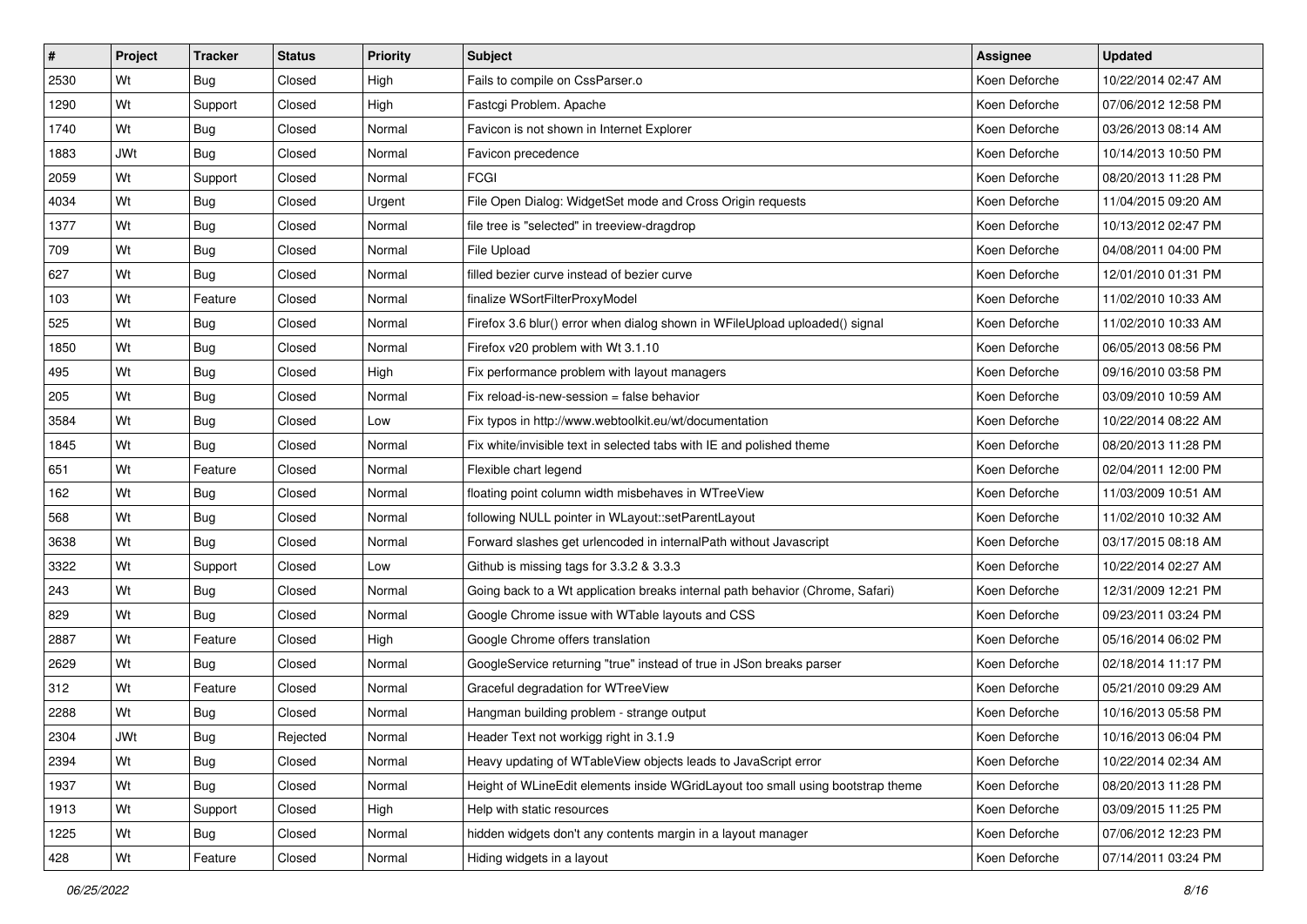| $\vert$ # | Project | <b>Tracker</b> | <b>Status</b> | <b>Priority</b> | <b>Subject</b>                                                                      | <b>Assignee</b> | <b>Updated</b>      |
|-----------|---------|----------------|---------------|-----------------|-------------------------------------------------------------------------------------|-----------------|---------------------|
| 1255      | Wt      | Feature        | Closed        | Immediate       | how can in WTableView row item selected()?                                          | Koen Deforche   | 05/11/2012 11:10 AM |
| 334       | Wt      | Feature        | Closed        | Normal          | How can I show the data in WTreeView from database?                                 | Koen Deforche   | 05/21/2010 09:29 AM |
| 3675      | Wt      | Support        | Closed        | Normal          | How does sequential invocation of application posted event and http request handle. | Koen Deforche   | 03/17/2015 08:19 AM |
| 1830      | Wt      | Support        | Closed        | High            | How i can remove Wt styles classes from menu?                                       | Koen Deforche   | 08/20/2013 11:28 PM |
| 2837      | Wt      | Support        | Closed        | Urgent          | how to convert QImage to WImage in wt                                               | Koen Deforche   | 03/17/2015 08:18 AM |
| 5432      | Wt      | Support        | Closed        | Normal          | How to include Qt5 Library (QtCore QtGui QtWidgets QtDeclarative) into a Cmake      | Koen Deforche   | 11/22/2016 02:33 PM |
| 3727      | Wt      | <b>Bug</b>     | Closed        | Normal          | how to jump from one page to another page?                                          | Koen Deforche   | 03/17/2015 08:20 AM |
| 979       | Wt      | Support        | Closed        | Normal          | How to output this                                                                  | Koen Deforche   | 09/23/2011 03:19 PM |
| 2313      | Wt      | Support        | Closed        | Normal          | how to start leaning the witty                                                      | Koen Deforche   | 10/16/2013 05:58 PM |
| 1353      | Wt      | <b>Bug</b>     | Closed        | Normal          | HTML5 "DOCTYPE" is not capitalized                                                  | Koen Deforche   | 10/13/2012 03:05 PM |
| 1392      | Wt      | <b>Bug</b>     | Closed        | High            | HTML version does not work                                                          | Koen Deforche   | 10/13/2012 02:47 PM |
| 667       | Wt      | <b>Bug</b>     | Closed        | High            | HTML version internal path                                                          | Koen Deforche   | 02/04/2011 12:00 PM |
| 1495      | Wt      | <b>Bug</b>     | Closed        | High            | HTTP client doesn't verify the certificate                                          | Koen Deforche   | 02/26/2013 09:24 PM |
| 1114      | Wt      | <b>Bug</b>     | Closed        | Normal          | Http Client response with multiple Set Cookie headers                               | Koen Deforche   | 03/30/2012 11:54 AM |
| 1403      | Wt      | <b>Bug</b>     | Closed        | Normal          | http-connector uses thread number from config of fcgi-connector                     | Koen Deforche   | 02/13/2013 07:13 AM |
| 2130      | Wt      | <b>Bug</b>     | Closed        | Normal          | httpd server stop when i call WApplication::instance()->quit();                     | Koen Deforche   | 02/26/2014 12:54 AM |
| 2471      | Wt      | <b>Bug</b>     | Closed        | Normal          | Http::Request::cookies() and Http::Request::getCookieValue() do not work            | Koen Deforche   | 02/18/2014 11:17 PM |
| 4697      | Wt      | <b>Bug</b>     | Closed        | Normal          | Http::ResponseContinuation: WriteError                                              | Koen Deforche   | 07/13/2016 05:06 PM |
| 969       | Wt      | <b>Bug</b>     | Closed        | Normal          | http::server::Server fails to compile if OpenSSL not installed                      | Koen Deforche   | 09/23/2011 03:15 PM |
| 2467      | Wt      | <b>Bug</b>     | Closed        | Normal          | http://www.webtoolkit.eu/widgets/navigation/navigation-bar responsive bug           | Koen Deforche   | 03/17/2015 08:17 AM |
| 1067      | Wt      | <b>Bug</b>     | Closed        | High            | [/i4Vh5eFCqslGwlaJ] [notice] "Not serving this." - i am getting this issue          | Koen Deforche   | 11/29/2011 12:00 PM |
| 1697      | Wt      | Bug            | Closed        | Normal          | icon position in popupmenu                                                          | Koen Deforche   | 02/19/2013 09:06 PM |
| 758       | Wt      | Feature        | Closed        | Normal          | Icons in WMessageBox                                                                | Koen Deforche   | 08/20/2013 11:27 PM |
| 1746      | Wt      | <b>Bug</b>     | Closed        | Normal          | ie10 communication timeout (websockets)                                             | Koen Deforche   | 03/26/2013 08:14 AM |
| 403       | Wt      | <b>Bug</b>     | Closed        | Normal          | IE8 - one final rendering issue with setMinimumSize()                               | Koen Deforche   | 09/17/2010 12:00 PM |
| 964       | Wt      | <b>Bug</b>     | Closed        | High            | IE9 blank page                                                                      | Koen Deforche   | 09/23/2011 03:15 PM |
| 1064      | Wt      | Bug            | Closed        | Normal          | ie9: drag and drop example doesn't work                                             | Koen Deforche   | 11/29/2011 12:00 PM |
| 3658      | Wt      | Support        | Closed        | Normal          | iframe to fill available space                                                      | Koen Deforche   | 03/17/2015 04:54 PM |
| 473       | Wt      | Bug            | Closed        | Normal          | Ignoring wt config.xml?                                                             | Koen Deforche   | 09/16/2010 03:58 PM |
| 649       | Wt      | <b>Bug</b>     | Closed        | Normal          | Image resource not displayed when Wt::AlignTop   Wt::AlignLeft used to set position | Koen Deforche   | 12/23/2010 09:44 AM |
| 808       | Wt      | Bug            | Closed        | Normal          | Images don't get loaded properly anymore                                            | Koen Deforche   | 07/08/2011 05:20 PM |
| 3670      | Wt      | Support        | Closed        | Normal          | Implementing conditional pen coloring in a WSeries                                  | Koen Deforche   | 03/17/2015 04:52 PM |
| 1208      | Wt      | Support        | Closed        | High            | implement progressbar                                                               | Koen Deforche   | 03/30/2012 12:05 PM |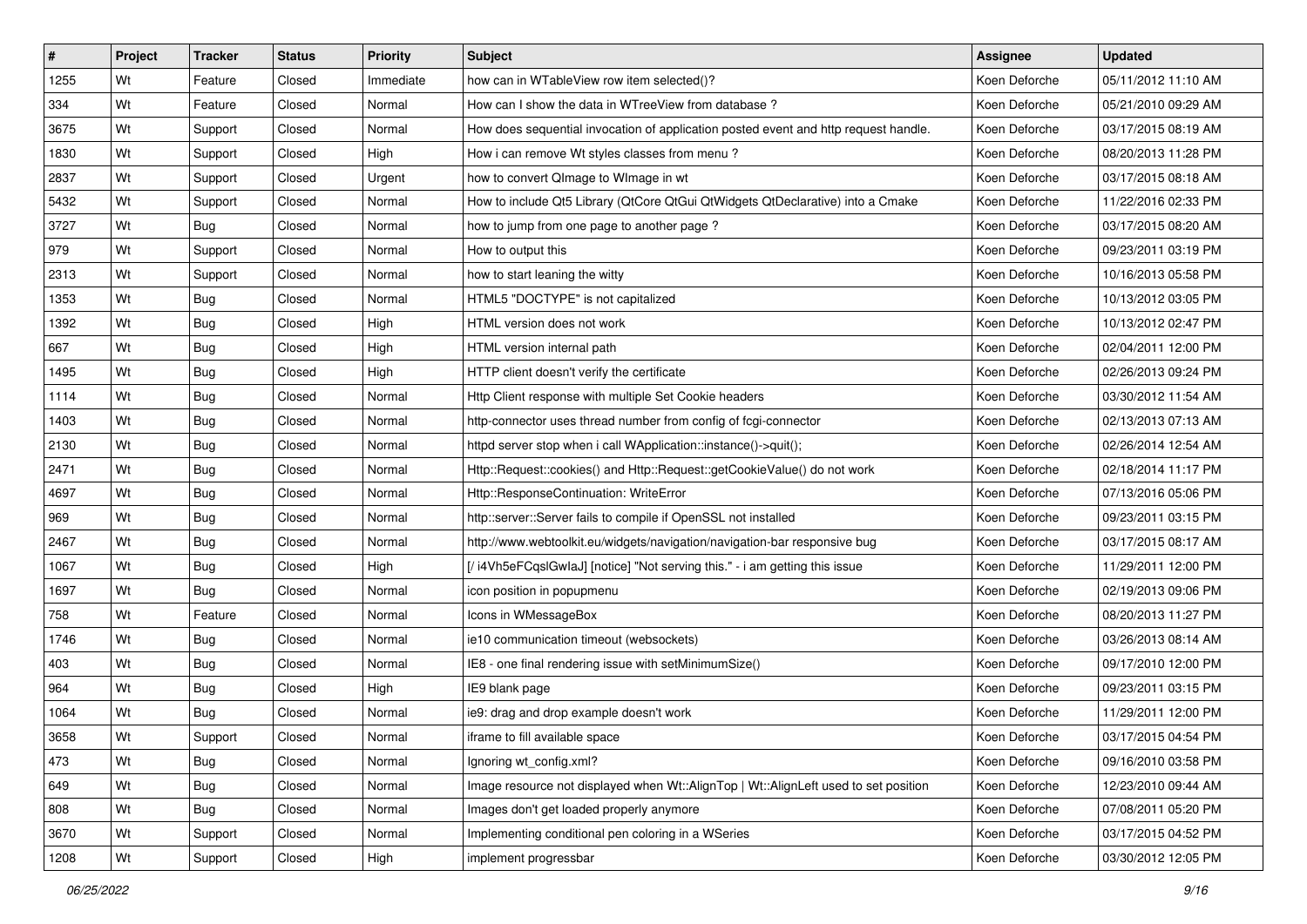| ∦    | Project    | <b>Tracker</b> | <b>Status</b> | <b>Priority</b> | <b>Subject</b>                                                                       | <b>Assignee</b> | <b>Updated</b>      |
|------|------------|----------------|---------------|-----------------|--------------------------------------------------------------------------------------|-----------------|---------------------|
| 76   | Wt         | Feature        | Closed        | Normal          | improve JavaScript interactivity for the paintbrush example                          | Koen Deforche   | 04/09/2010 09:56 AM |
| 585  | Wt         | Feature        | Closed        | Normal          | Improve look of sliders                                                              | Koen Deforche   | 04/08/2011 04:00 PM |
| 2001 | Wt         | <b>Bug</b>     | Closed        | Low             | Inconsistent documentation/examples with addStyleClass and multiple style classes    | Koen Deforche   | 08/20/2013 11:28 PM |
| 1977 | Wt         | <b>Bug</b>     | Closed        | Low             | Inconsistent wt_config.xml.in comment/setting UA-Compatible                          | Koen Deforche   | 08/20/2013 11:28 PM |
| 2717 | Wt         | <b>Bug</b>     | Closed        | Low             | Incorrect sort after edit in Widget Gallery Category Chart example                   | Koen Deforche   | 02/27/2014 12:14 AM |
| 48   | Wt         | Feature        | Closed        | Normal          | Incremental bootstrap                                                                | Koen Deforche   | 08/20/2009 12:02 PM |
| 1456 | Wt         | Support        | Closed        | Normal          | i need help to create componet on the fly                                            | Koen Deforche   | 11/07/2012 08:54 AM |
| 1513 | Wt         | Support        | Closed        | Normal          | i need to requery a collection                                                       | Koen Deforche   | 02/13/2013 07:38 AM |
| 385  | Wt         | Support        | Closed        | Normal          | I need upload my web in a server                                                     | Koen Deforche   | 08/16/2010 09:52 AM |
| 3622 | Wt         | Support        | Closed        | Normal          | information                                                                          | Koen Deforche   | 10/22/2014 02:30 AM |
| 1219 | Wt         | Feature        | Closed        | Normal          | InfoWindow on marker and iconMarker mouse click                                      | Koen Deforche   | 11/01/2012 01:50 PM |
| 838  | Wt         | <b>Bug</b>     | Closed        | Normal          | InlineSVG and absolute positioning                                                   | Koen Deforche   | 07/08/2011 05:20 PM |
| 2074 | Wt         | Bug            | Closed        | Normal          | inOneSecond not defined error in Boot.js                                             | Koen Deforche   | 08/20/2013 11:29 PM |
| 2079 | Wt         | Bug            | Closed        | Normal          | In progressive mode, an initial setInternalPath adds a wtd which causes side-effects | Koen Deforche   | 08/20/2013 11:29 PM |
| 2078 | Wt         | <b>Bug</b>     | Closed        | Normal          | In progressive mode, an initial setInternalPath can damage the URL                   | Koen Deforche   | 08/20/2013 11:29 PM |
| 2705 | Wt         | <b>Bug</b>     | Closed        | Normal          | Install Path is not set in dylibs (shared libs) on OS X                              | Koen Deforche   | 02/27/2014 12:14 AM |
| 856  | Wt         | <b>Bug</b>     | Closed        | High            | Interal paths containing single quotes cause error of scrollIntoView                 | Koen Deforche   | 07/08/2011 05:20 PM |
| 2004 | Wt         | Bug            | Closed        | High            | Internal path signal not emitting with cookie tracking                               | Koen Deforche   | 08/20/2013 11:28 PM |
| 1452 | <b>JWt</b> | <b>Bug</b>     | Closed        | Urgent          | Invalid chart url's                                                                  | Koen Deforche   | 10/29/2012 09:46 AM |
| 1200 | Wt         | <b>Bug</b>     | Closed        | Low             | invalid entity reference in blog xml                                                 | Koen Deforche   | 03/30/2012 12:05 PM |
| 1303 | Wt         | <b>Bug</b>     | Closed        | High            | Invalid XML in Hangman example Russian translation                                   | Koen Deforche   | 07/06/2012 12:23 PM |
| 619  | Wt         | <b>Bug</b>     | Closed        | Normal          | ipad charts example                                                                  | Koen Deforche   | 11/27/2010 08:29 PM |
| 3508 | Wt         | Support        | Closed        | Normal          | Is it possible to attach databases with wt::dbo and sqlite3 backend?                 | Koen Deforche   | 10/22/2014 02:28 AM |
| 2405 | Wt         | Support        | Rejected      | High            | Issues with FastCGI setup using Apache/mod_fcgid.                                    | Koen Deforche   | 02/27/2014 02:56 PM |
| 2569 | Wt         | <b>Bug</b>     | Closed        | Normal          | Issue with nested transactions                                                       | Koen Deforche   | 02/18/2014 11:17 PM |
| 1052 | Wt         | <b>Bug</b>     | Closed        | Normal          | Issue with not working WScrollArea                                                   | Koen Deforche   | 11/29/2011 12:00 PM |
| 4858 | Wt         | <b>Bug</b>     | Closed        | Normal          | Is Wt is MVC?                                                                        | Koen Deforche   | 04/15/2016 10:25 AM |
| 2437 | Wt         | <b>Bug</b>     | Closed        | Normal          | Item delegates for WTableView in WBootstrapTheme                                     | Koen Deforche   | 02/18/2014 11:17 PM |
| 2425 | Wt         | Bug            | Closed        | Normal          | JavaScript error when setObjectName is called for WAbstractSpinBoxs                  | Koen Deforche   | 02/18/2014 11:17 PM |
| 3568 | Wt         | Bug            | Closed        | Normal          | javascript exeption occurs in my application in Wt.js                                | Koen Deforche   | 11/04/2015 09:20 AM |
| 498  | Wt         | <b>Bug</b>     | Closed        | Normal          | jPlayer integration in WT for audio playing                                          | Koen Deforche   | 09/23/2011 03:15 PM |
| 4512 | Wt         | <b>Bug</b>     | Closed        | Normal          | JQuery event handlers stop working after widget reparenting                          | Koen Deforche   | 11/04/2015 09:21 AM |
| 2308 | Wt         | <b>Bug</b>     | Closed        | Normal          | Jscript load error when reload webpage in IE10                                       | Koen Deforche   | 02/18/2014 11:17 PM |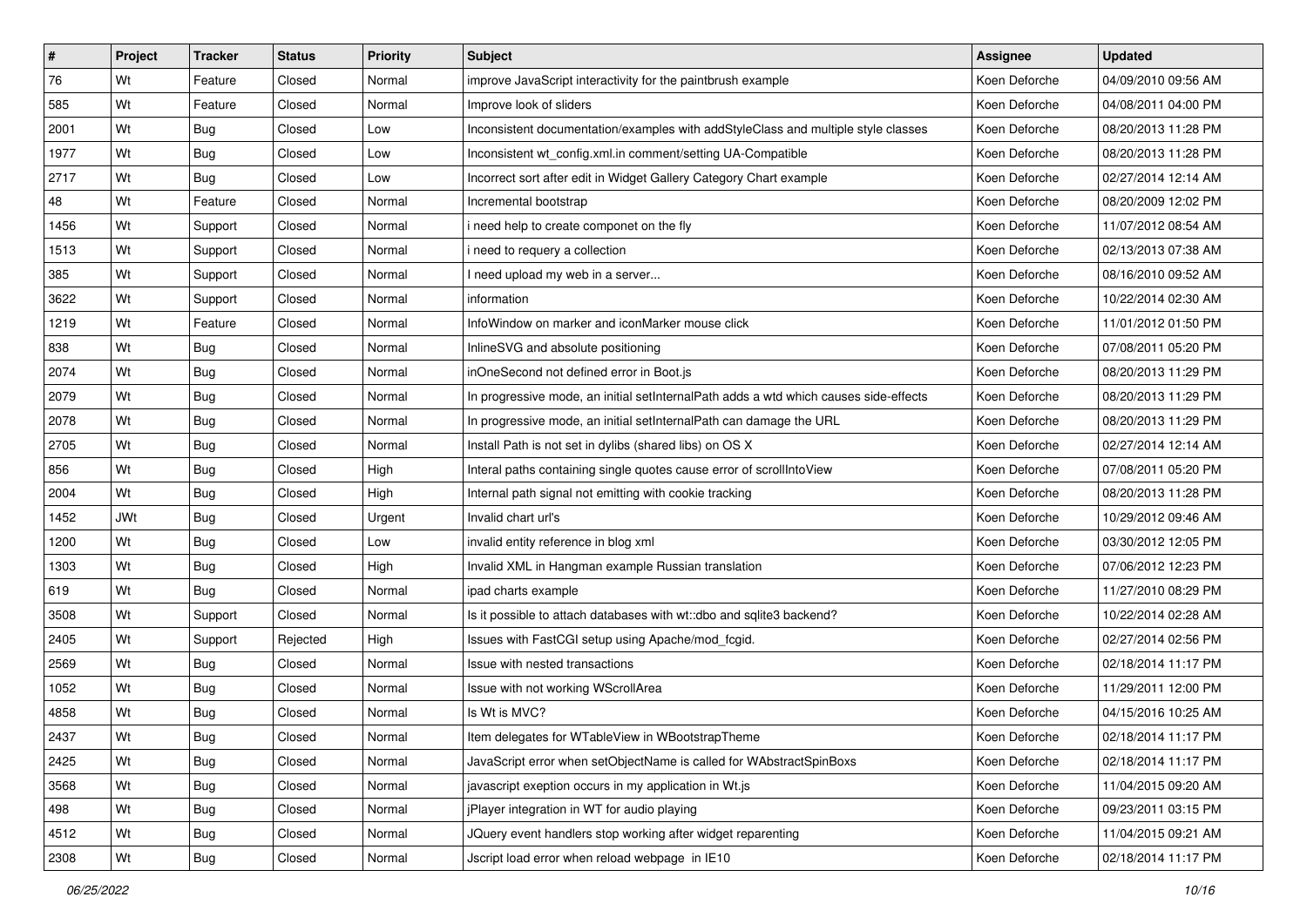| $\vert$ # | Project | <b>Tracker</b> | <b>Status</b> | <b>Priority</b> | Subject                                                                               | <b>Assignee</b> | <b>Updated</b>      |
|-----------|---------|----------------|---------------|-----------------|---------------------------------------------------------------------------------------|-----------------|---------------------|
| 1368      | Wt      | <b>Bug</b>     | Closed        | Normal          | JS error: Wt.layouts2.adjustAll                                                       | Koen Deforche   | 10/13/2012 02:47 PM |
| 3878      | Wt      | <b>Bug</b>     | Closed        | Normal          | JSignal: bad argument format                                                          | Koen Deforche   | 03/25/2015 07:48 AM |
| 1157      | Wt      | <b>Bug</b>     | Closed        | Normal          | JSignal does not trigger JSlot                                                        | Koen Deforche   | 03/30/2012 11:54 AM |
| 1929      | Wt      | <b>Bug</b>     | Closed        | Normal          | JSlot still incurs call to server when connected to JSignal                           | Koen Deforche   | 08/20/2013 11:28 PM |
| 2326      | Wt      | Support        | Closed        | Normal          | json string encoding of '\' and other characters                                      | Koen Deforche   | 02/18/2014 11:17 PM |
| 1996      | Wt      | Bug            | Closed        | Normal          | JsStringLiteral and Line Separator & Paragraph Separator characters                   | Koen Deforche   | 08/20/2013 11:28 PM |
| 2518      | Wt      | Support        | Closed        | Normal          | JWT browser session                                                                   | Koen Deforche   | 02/18/2014 11:17 PM |
| 3262      | Wt      | <b>Bug</b>     | Closed        | Normal          | Label obscuration                                                                     | Koen Deforche   | 10/22/2014 02:29 AM |
| 2111      | Wt      | <b>Bug</b>     | Closed        | High            | Last column header text of a WTableView is not rendered                               | Koen Deforche   | 10/01/2013 09:36 AM |
| 1077      | Wt      | <b>Bug</b>     | Closed        | Normal          | Later added external CSS file overriten by Wt's internal CSS file                     | Koen Deforche   | 03/30/2012 11:54 AM |
| 686       | Wt      | <b>Bug</b>     | Closed        | Urgent          | latest version in GIT : compile error VS 2008                                         | Koen Deforche   | 02/04/2011 12:00 PM |
| 1821      | Wt      | Bug            | Closed        | Normal          | Layout issue with Firefox                                                             | Koen Deforche   | 08/20/2013 11:28 PM |
| 2797      | Wt      | <b>Bug</b>     | Closed        | Normal          | Layout issue w/WTableView and Chrome Browser                                          | Koen Deforche   | 03/12/2014 06:37 PM |
| 1485      | Wt      | <b>Bug</b>     | Closed        | Normal          | Layouts bug                                                                           | Koen Deforche   | 08/20/2013 11:27 PM |
| 1020      | Wt      | <b>Bug</b>     | Closed        | Normal          | layout size aware stacked widget fails                                                | Koen Deforche   | 11/29/2011 11:59 AM |
| 254       | Wt      | <b>Bug</b>     | Closed        | Normal          | LazyLoading menu items do not behave properly in vertical layouts                     | Koen Deforche   | 03/29/2010 10:24 PM |
| 2826      | Wt      | <b>Bug</b>     | Closed        | Normal          | libwtdbomysql.so on 64-bit system is installed into /usr/lib instead of /usr/lib64    | Koen Deforche   | 05/16/2014 06:01 PM |
| 4612      | Wt      | <b>Bug</b>     | Closed        | Normal          | Line Edit in tables is misaligned with Bootstrap 2 theme                              | Koen Deforche   | 07/13/2016 05:06 PM |
| 4829      | Wt      | Bug            | Closed        | Normal          | Linking fails when compiling the "Hello, World!" application with clang++ and not g++ | Koen Deforche   | 07/13/2016 05:07 PM |
| 3460      | Wt      | <b>Bug</b>     | Closed        | Normal          | link on WMenuItem is removed when added to a WMenu                                    | Koen Deforche   | 10/22/2014 02:27 AM |
| 1687      | Wt      | <b>Bug</b>     | Closed        | Normal          | load external images through redirect in HTML version (patch attached)                | Koen Deforche   | 02/19/2013 09:06 PM |
| 836       | Wt      | Feature        | Closed        | Normal          | loading lots of png's                                                                 | Koen Deforche   | 07/08/2011 05:20 PM |
| 3132      | Wt      | <b>Bug</b>     | Closed        | Normal          | Location of Font Awesome fonts does not match CSS                                     | Koen Deforche   | 05/16/2014 06:02 PM |
| 2745      | Wt      | <b>Bug</b>     | Closed        | Normal          | Mail:: Message turns " \n" into ""                                                    | Koen Deforche   | 05/16/2014 06:01 PM |
| 1087      | Wt      | <b>Bug</b>     | Closed        | Normal          | Mail sent by Wt not displaying correctly in Outlook / OWA                             | Koen Deforche   | 03/30/2012 11:54 AM |
| 1619      | Wt      | <b>Bug</b>     | Closed        | Urgent          | make fails on undeclared member function                                              | Koen Deforche   | 02/13/2013 07:13 AM |
| 1058      | Wt      | Feature        | Closed        | Normal          | make WGoogleMap::doGmJavaScript protected                                             | Koen Deforche   | 11/29/2011 12:00 PM |
| 1627      | Wt      | Bug            | Closed        | Normal          | malfunctional WDialog::resize()                                                       | Koen Deforche   | 02/13/2013 07:13 AM |
| 1911      | Wt      | Bug            | Rejected      | Normal          | Manual internal path edit                                                             | Koen Deforche   | 08/20/2013 11:46 PM |
| 3705      | Wt      | Support        | Closed        | Normal          | Mediaplayer: Visualisation of audio                                                   | Koen Deforche   | 03/17/2015 08:20 AM |
| 3526      | Wt      | Bug            | Closed        | Low             | member WTemplate.nestedTemplates_ is not used                                         | Koen Deforche   | 10/22/2014 02:28 AM |
| 1125      | Wt      | Bug            | Closed        | Normal          | memory leak in setStrengthValidator                                                   | Koen Deforche   | 03/30/2012 11:54 AM |
| 1224      | Wt      | Bug            | Closed        | Normal          | memory leaks in WRasterImage                                                          | Koen Deforche   | 04/12/2012 11:04 AM |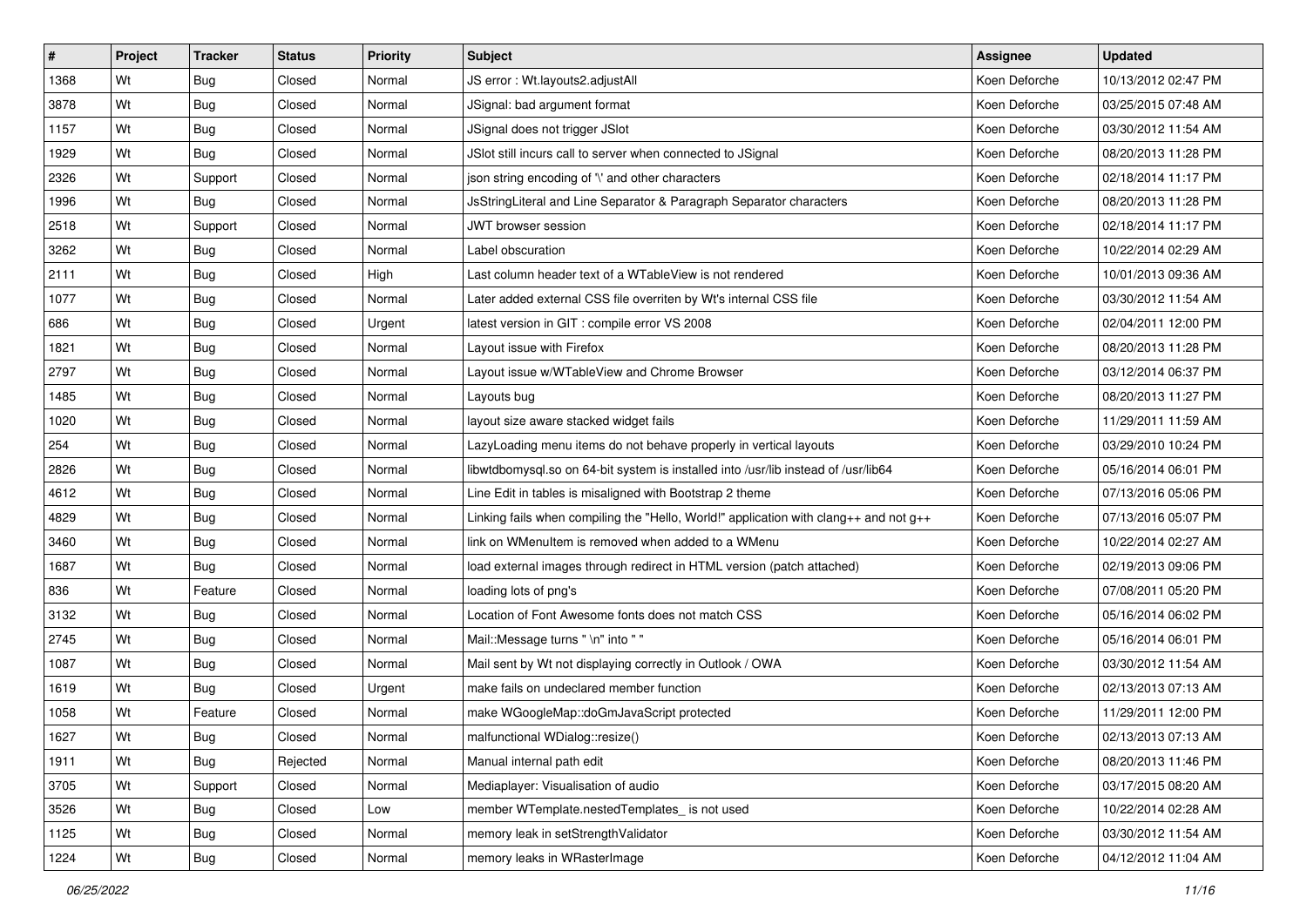| $\vert$ # | Project    | <b>Tracker</b> | <b>Status</b> | <b>Priority</b> | <b>Subject</b>                                                                                        | <b>Assignee</b> | <b>Updated</b>      |
|-----------|------------|----------------|---------------|-----------------|-------------------------------------------------------------------------------------------------------|-----------------|---------------------|
| 1809      | Wt         | <b>Bug</b>     | Closed        | Normal          | Memory leak when closing the session in the middle of a POST request: propagate<br>connection closing | Koen Deforche   | 02/18/2014 11:17 PM |
| 1252      | Wt         | Feature        | Closed        | Normal          | Meta header with property instead of name                                                             | Koen Deforche   | 02/13/2013 07:13 AM |
| 882       | Wt         | Feature        | Closed        | Normal          | method of dbo::collection to test whether object belongs to collection                                | Koen Deforche   | 09/23/2011 03:15 PM |
| 4198      | Wt         | <b>Bug</b>     | Closed        | Normal          | Minified Wt.min.js may be out-of-date                                                                 | Koen Deforche   | 09/10/2015 10:03 PM |
| 1321      | Wt         | Bug            | Closed        | Low             | Minor documentation error: Wt::WString::operator!= and Wt::WString::operator==                        | Koen Deforche   | 07/06/2012 12:23 PM |
| 2048      | Wt         | <b>Bug</b>     | Closed        | Low             | Minor WStackedWidget animation glitch using Firefox                                                   | Koen Deforche   | 10/01/2013 09:36 AM |
| 4241      | Wt         | <b>Bug</b>     | Closed        | Normal          | Missing cookie: WtInternalPath                                                                        | Koen Deforche   | 08/26/2015 11:26 AM |
| 1813      | <b>JWt</b> | <b>Bug</b>     | Closed        | Normal          | Missing documentation for WItemDelegate.setTextFormat()                                               | Koen Deforche   | 10/16/2013 05:57 PM |
| 2684      | Wt         | <b>Bug</b>     | Closed        | Normal          | Missing DomElement.h                                                                                  | Koen Deforche   | 02/27/2014 12:14 AM |
| 2160      | Wt         | Bug            | Closed        | Normal          | Missing file sliderbg-he-disabled.png                                                                 | Koen Deforche   | 10/01/2013 09:36 AM |
| 1804      | Wt         | <b>Bug</b>     | Closed        | Normal          | Missing splitter-h png (and splitter-v.png) in bootstrap theme                                        | Koen Deforche   | 04/08/2013 10:03 PM |
| 762       | Wt         | <b>Bug</b>     | Closed        | Normal          | Missing symbol Wt::Dbo::backend::Postgres::Postgres()                                                 | Koen Deforche   | 04/08/2011 04:00 PM |
| 957       | Wt         | Support        | Closed        | High            | Modify node in wtreeview                                                                              | Koen Deforche   | 09/23/2011 03:20 PM |
| 1599      | Wt         | Support        | Closed        | Normal          | more than onr WTreeTable in WStackedWidget                                                            | Koen Deforche   | 02/11/2013 07:04 AM |
| 3713      | Wt         | <b>Bug</b>     | Closed        | Normal          | Mouse Click event emitted on mouseDrag + mouse click is not catching right click event<br>properly    | Koen Deforche   | 03/17/2015 08:20 AM |
| 819       | Wt         | Bug            | Closed        | Normal          | Mouse-events with right click -> dragging bug                                                         | Koen Deforche   | 07/08/2011 05:20 PM |
| 1363      | Wt         | <b>Bug</b>     | Closed        | Normal          | $Mozilla + IPv6 + WebSockets = not working$                                                           | Koen Deforche   | 02/13/2013 07:13 AM |
| 1689      | Wt         | <b>Bug</b>     | Closed        | Normal          | Multiple calls to WTimer::start() fail                                                                | Koen Deforche   | 02/19/2013 09:06 PM |
| 1307      | Wt         | <b>Bug</b>     | Closed        | Normal          | Multiple relations to a Dbo with a composite key issue                                                | Koen Deforche   | 07/26/2012 11:22 AM |
| 823       | Wt         | Feature        | Closed        | High            | Multiple WServer instances                                                                            | Koen Deforche   | 07/08/2011 05:20 PM |
| 2750      | Wt         | <b>Bug</b>     | Closed        | Normal          | MVC WTableView scolling slow down within Firefox V27                                                  | Koen Deforche   | 03/04/2014 10:14 AM |
| 2723      | Wt         | <b>Bug</b>     | Closed        | Urgent          | MVC WTreeView does not work correcity under IE11                                                      | Koen Deforche   | 03/12/2014 06:37 PM |
| 3697      | Wt         | <b>Bug</b>     | Closed        | High            | MySQL Backend Programming Error: unknown type 9                                                       | Koen Deforche   | 03/17/2015 08:19 AM |
| 4797      | Wt         | <b>Bug</b>     | Closed        | High            | mysql sql injection                                                                                   | Koen Deforche   | 07/13/2016 05:06 PM |
| 1436      | Wt         | <b>Bug</b>     | Closed        | Normal          | myWFileUpload->setDisabled(false) not working                                                         | Koen Deforche   | 10/13/2012 02:47 PM |
| 989       | Wt         | <b>Bug</b>     | Closed        | Normal          | My Wt apps do not work in IE 9, work with all other browsers (including IE 8)                         | Koen Deforche   | 09/23/2011 03:16 PM |
| 988       | Wt         | <b>Bug</b>     | Closed        | Normal          | Named anchors Chrome -> only works once                                                               | Koen Deforche   | 09/23/2011 03:15 PM |
| 2813      | Wt         | <b>Bug</b>     | Closed        | Normal          | Navigation bar problems with WBootstrapTheme                                                          | Koen Deforche   | 05/16/2014 06:01 PM |
| 1739      | Wt         | <b>Bug</b>     | Closed        | Normal          | Nesting of more than one WPopupMenu widgets                                                           | Koen Deforche   | 04/10/2013 02:11 PM |
| 1345      | Wt         | Support        | Closed        | Immediate       | no changes                                                                                            | Koen Deforche   | 03/09/2015 05:15 PM |
| 1678      | Wt         | <b>Bug</b>     | Closed        | Normal          | no effect when i set readonly or setConfigurationSetting on WTextEdit                                 | Koen Deforche   | 02/27/2014 12:14 AM |
| 1729      | Wt         | <b>Bug</b>     | Closed        | Normal          | No mime type for static XML files so bad default is chosen                                            | Koen Deforche   | 03/26/2013 08:14 AM |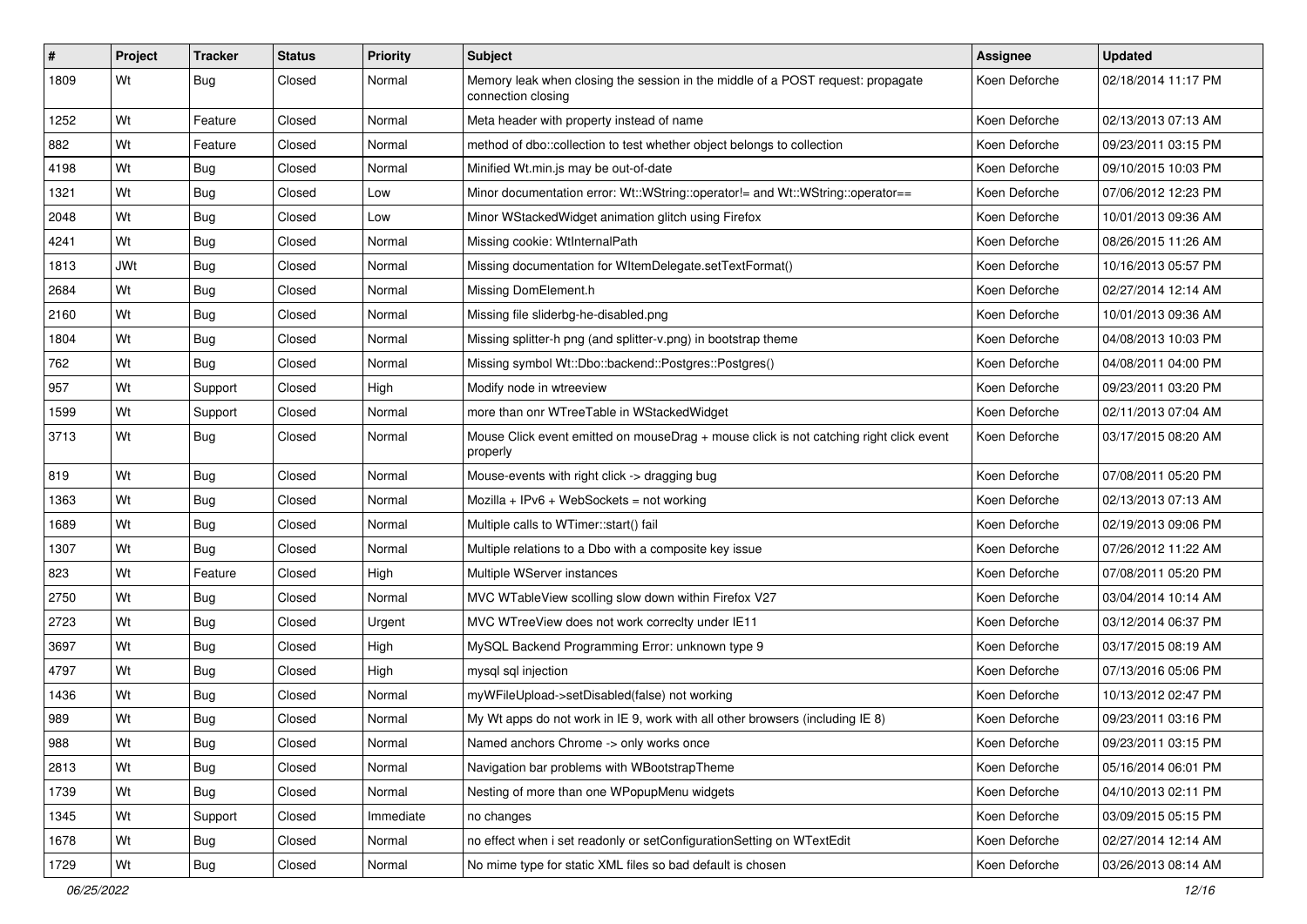| #    | Project    | <b>Tracker</b> | <b>Status</b> | <b>Priority</b> | Subject                                                                                                               | <b>Assignee</b> | <b>Updated</b>      |
|------|------------|----------------|---------------|-----------------|-----------------------------------------------------------------------------------------------------------------------|-----------------|---------------------|
| 3726 | Wt         | <b>Bug</b>     | Closed        | High            | Non compiling wt                                                                                                      | Koen Deforche   | 03/09/2015 10:07 AM |
| 737  | Wt         | <b>Bug</b>     | Closed        | Normal          | no option for IntValidator in WSpinBox                                                                                | Koen Deforche   | 04/08/2011 04:00 PM |
| 721  | Wt         | <b>Bug</b>     | Closed        | High            | no text formatting option in WSpinBox                                                                                 | Koen Deforche   | 04/08/2011 04:00 PM |
| 1055 | <b>JWt</b> | <b>Bug</b>     | Closed        | Normal          | Notify application when its session times out or is invalidated.                                                      | Koen Deforche   | 12/02/2011 02:54 PM |
| 1715 | Wt         | <b>Bug</b>     | Closed        | Normal          | Not reference to std::vector <wmenuitem *="">&amp; items() const;</wmenuitem>                                         | Koen Deforche   | 02/26/2013 09:23 PM |
| 550  | Wt         | <b>Bug</b>     | Closed        | Normal          | Not working on Chromium 7.0.540.0                                                                                     | Koen Deforche   | 11/02/2010 10:32 AM |
| 3435 | Wt         | <b>Bug</b>     | Rejected      | Normal          | No Wt::Key for digits, WKeyEvent::key() returns 0 for digits, while WKeyEvent::keyCode()<br>returns right ascii value | Koen Deforche   | 10/15/2014 03:54 PM |
| 1291 | Wt         | <b>Bug</b>     | Closed        | Normal          | OAuthService: Facebook HTTPS "Cannot send after transport endpoint shutdown "                                         | Koen Deforche   | 07/06/2012 12:23 PM |
| 1510 | Wt         | <b>Bug</b>     | Closed        | Normal          | operator!= must not be required for IdType, but it is used by Wt code                                                 | Koen Deforche   | 02/13/2013 07:13 AM |
| 1179 | Wt         | Feature        | Closed        | Normal          | <option disabled="disabled"></option>                                                                                 | Koen Deforche   | 08/20/2013 11:27 PM |
| 3630 | Wt         | Support        | Closed        | Normal          | OS X Yosemite                                                                                                         | Koen Deforche   | 03/09/2015 11:53 PM |
| 1079 | Wt         | <b>Bug</b>     | Closed        | Normal          | overlapping sliders do not overlap                                                                                    | Koen Deforche   | 03/30/2012 11:54 AM |
| 2101 | Wt         | <b>Bug</b>     | Closed        | Normal          | Overloaded virtual functions                                                                                          | Koen Deforche   | 08/20/2013 11:29 PM |
| 347  | Wt         | <b>Bug</b>     | Closed        | Normal          | paintbrush (widgetgallery) doesn't work with opera                                                                    | Koen Deforche   | 05/21/2010 09:29 AM |
| 824  | Wt         | <b>Bug</b>     | Closed        | Normal          | painter drawtext: newlines ignored?                                                                                   | Koen Deforche   | 07/08/2011 05:20 PM |
| 974  | Wt         | <b>Bug</b>     | Closed        | Normal          | Partially checked box woe                                                                                             | Koen Deforche   | 09/23/2011 03:15 PM |
| 394  | Wt         | <b>Bug</b>     | Closed        | Low             | Password verification field is bound to the same widget twice                                                         | Koen Deforche   | 08/16/2010 09:48 AM |
| 1471 | Wt         | <b>Bug</b>     | Closed        | Normal          | [PATCH] WTime::toString() does not work correctly with am/pm output                                                   | Koen Deforche   | 11/01/2012 01:54 PM |
| 1342 | Wt         | <b>Bug</b>     | Closed        | Normal          | Paths for session cookie                                                                                              | Koen Deforche   | 07/06/2012 12:23 PM |
| 3535 | Wt         | <b>Bug</b>     | Closed        | Normal          | Paypal express checkout only supports us currency                                                                     | Koen Deforche   | 10/22/2014 02:28 AM |
| 3020 | Wt         | <b>Bug</b>     | Closed        | Normal          | PayPalExpressCheckout with sanbox. API calls will return HTTP/1.0 403 Forbidden error                                 | Koen Deforche   | 05/16/2014 06:02 PM |
| 3536 | Wt         | <b>Bug</b>     | Closed        | Normal          | Paypal popup not scrollable                                                                                           | Koen Deforche   | 10/22/2014 02:28 AM |
| 1761 | Wt         | Feature        | Closed        | Normal          | PDF Renderer improvements                                                                                             | Koen Deforche   | 10/01/2013 09:36 AM |
| 3667 | Wt         | Support        | Closed        | Normal          | Performance with high number of objects                                                                               | Koen Deforche   | 02/16/2015 01:32 PM |
| 1598 | Wt         | Bug            | Closed        | Normal          | pid thas not been declared.                                                                                           | Koen Deforche   | 02/13/2013 07:13 AM |
| 3540 | Wt         | <b>Bug</b>     | Closed        | Normal          | plain HTML sessions limit bug                                                                                         | Koen Deforche   | 10/22/2014 02:28 AM |
| 3562 | Wt         | Support        | Closed        | Immediate       | please help                                                                                                           | Koen Deforche   | 10/22/2014 02:28 AM |
| 2220 | <b>JWt</b> | <b>Bug</b>     | Closed        | Normal          | Please release the examples into the public domain                                                                    | Koen Deforche   | 10/16/2013 07:30 PM |
| 1933 | <b>JWt</b> | <b>Bug</b>     | Closed        | Normal          | popup menu in the navigation bar stops working if the parent menu item is clicked twice                               | Koen Deforche   | 10/16/2013 06:22 PM |
| 3255 | Wt         | Bug            | Closed        | Urgent          | Possible bug in WAbstractItemModel in removing data                                                                   | Koen Deforche   | 06/05/2014 06:05 PM |
| 3604 | Wt         | <b>Bug</b>     | Closed        | Normal          | Possible bug on 'setObjectName' with WTableView                                                                       | Koen Deforche   | 10/22/2014 02:28 AM |
| 3605 | Wt         | <b>Bug</b>     | Closed        | Normal          | Possible bug with WSpinBox validator in test environment                                                              | Koen Deforche   | 05/08/2017 09:23 PM |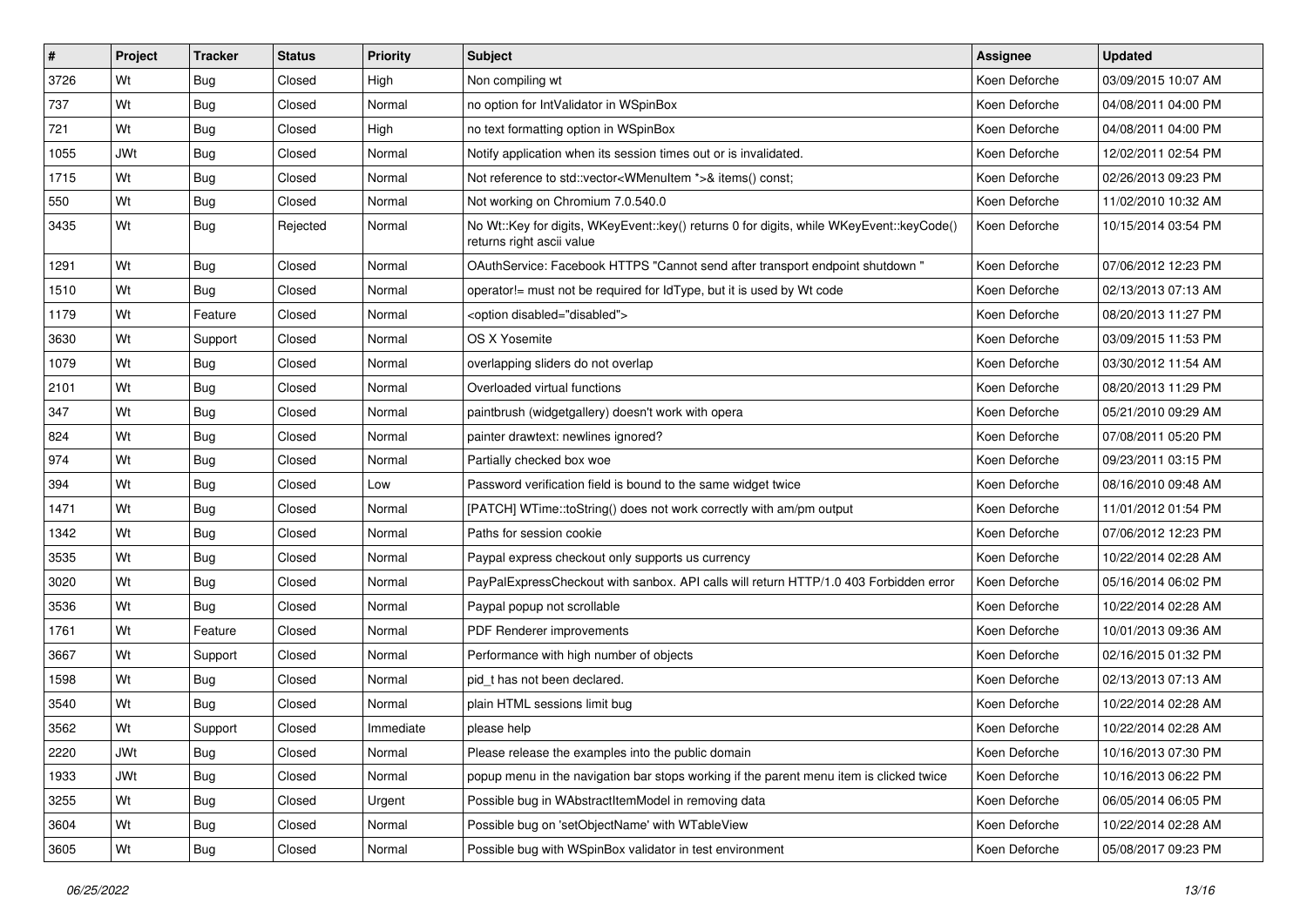| $\vert$ # | Project    | <b>Tracker</b> | <b>Status</b> | <b>Priority</b> | <b>Subject</b>                                                                                       | <b>Assignee</b> | <b>Updated</b>      |
|-----------|------------|----------------|---------------|-----------------|------------------------------------------------------------------------------------------------------|-----------------|---------------------|
| 2743      | Wt         | <b>Bug</b>     | Closed        | Normal          | Possible memory leak in WCartesianChart                                                              | Koen Deforche   | 03/12/2014 06:37 PM |
| 5139      | Wt         | Support        | Closed        | Normal          | Postgre query                                                                                        | Koen Deforche   | 04/03/2017 01:33 PM |
| 1673      | Wt         | Support        | Closed        | High            | Postgres connection pool in multi-threaded server                                                    | Koen Deforche   | 03/09/2015 11:29 PM |
| 607       | Wt         | Feature        | Closed        | Normal          | Potential vulnerability with external references in HTML version                                     | Koen Deforche   | 09/23/2011 03:15 PM |
| 486       | Wt         | Support        | Closed        | Normal          | Pressing escape within a table view editor in a dialog closes the dialog                             | Koen Deforche   | 09/16/2010 07:05 PM |
| 2317      | <b>JWt</b> | <b>Bug</b>     | Closed        | Normal          | preventPropagation() does not work if the listener is not used                                       | Koen Deforche   | 10/16/2013 05:57 PM |
| 1054      | Wt         | <b>Bug</b>     | Closed        | Normal          | Problem in jwt-gallery                                                                               | Koen Deforche   | 11/29/2011 12:01 PM |
| 1167      | Wt         | <b>Bug</b>     | Closed        | Normal          | Problems with Firefox 10                                                                             | Koen Deforche   | 03/30/2012 11:54 AM |
| 1283      | Wt         | <b>Bug</b>     | Closed        | Normal          | Problems with WPaintedWidget on iPad                                                                 | Koen Deforche   | 07/06/2012 12:59 PM |
| 3545      | Wt         | <b>Bug</b>     | Closed        | Urgent          | Problem using Tab Widget (for closable tabs)                                                         | Koen Deforche   | 10/22/2014 02:28 AM |
| 2005      | Wt         | Bug            | Closed        | Normal          | Problem when using more than one Modal Dialog                                                        | Koen Deforche   | 08/20/2013 11:28 PM |
| 3573      | Wt         | <b>Bug</b>     | Closed        | High            | Problem with button scroll in different views in firefox                                             | Koen Deforche   | 08/26/2015 10:45 AM |
| 1860      | Wt         | <b>Bug</b>     | Closed        | Normal          | problem with dbo postgres using schema and foreign keys                                              | Koen Deforche   | 08/20/2013 11:28 PM |
| 346       | Wt         | Support        | Closed        | Normal          | Problem with IE8                                                                                     | Koen Deforche   | 05/21/2010 09:29 AM |
| 3626      | Wt         | Support        | Closed        | Normal          | Problem with including GraphicsMagick headers                                                        | Koen Deforche   | 03/17/2015 08:18 AM |
| 3525      | Wt         | Support        | Closed        | Normal          | Problem with WTreeTable on Google Chrome                                                             | Koen Deforche   | 10/22/2014 02:28 AM |
| 2069      | Wt         | Support        | Closed        | High            | Process scroll event in QTreeView                                                                    | Koen Deforche   | 02/18/2014 11:35 PM |
| 3549      | Wt         | <b>Bug</b>     | Closed        | Normal          | Progressive Bootstrap Causes High Number of Application Instances                                    | Koen Deforche   | 10/22/2014 02:28 AM |
| 1902      | Wt         | <b>Bug</b>     | Closed        | Urgent          | Progressive enhancement bootstrap neverprogresses                                                    | Koen Deforche   | 08/20/2013 11:28 PM |
| 4273      | Wt         | <b>Bug</b>     | Closed        | Normal          | promptPassword in letUpdatePassword                                                                  | Koen Deforche   | 09/10/2015 10:03 PM |
| 1899      | Wt         | <b>Bug</b>     | Closed        | Normal          | Push Button with Popup Menu loses caret on text change.                                              | Koen Deforche   | 08/20/2013 11:28 PM |
| 2856      | Wt         | <b>Bug</b>     | Closed        | Urgent          | QImage painting and how add qimage in Wcontainer                                                     | Koen Deforche   | 03/25/2014 10:42 AM |
| 3700      | Wt         | Support        | Closed        | Normal          | QtNetwork support                                                                                    | Koen Deforche   | 03/17/2015 08:19 AM |
| 1984      | Wt         | Bug            | Closed        | Normal          | QueryModel addColumn                                                                                 | Koen Deforche   | 08/20/2013 11:28 PM |
| 3133      | Wt         | <b>Bug</b>     | Closed        | Normal          | QueryModel and incomplete type error                                                                 | Koen Deforche   | 10/22/2014 02:29 AM |
| 1743      | Wt         | <b>Bug</b>     | Closed        | Normal          | QueryModel does not accept any types except dbo::ptr or boost::tuple                                 | Koen Deforche   | 03/26/2013 08:14 AM |
| 4606      | Wt         | <b>Bug</b>     | Closed        | Normal          | QueryModel setData emits dataChanged prior to database commit                                        | Koen Deforche   | 07/13/2016 05:06 PM |
| 1633      | Wt         | Feature        | Closed        | Low             | Question about possibility of embed Wt to an existing website (case scenario)                        | Koen Deforche   | 02/13/2013 07:33 AM |
| 1858      | Wt         | Bug            | Closed        | Normal          | Queued/pending browser events can cause display errors, e.g. tabs in bootstrap-themed<br>WTabWidget. | Koen Deforche   | 08/20/2013 11:28 PM |
| 959       | Wt         | Support        | Closed        | Normal          | Quit application and close window                                                                    | Koen Deforche   | 09/23/2011 03:20 PM |
| 1891      | <b>JWt</b> | Feature        | Closed        | Normal          | Raise substantially the z-index for modal dialogs                                                    | Koen Deforche   | 10/16/2013 05:57 PM |
| 245       | Wt         | Bug            | Closed        | Urgent          | random "signal 's8' not exposed"                                                                     | Koen Deforche   | 07/02/2010 03:45 PM |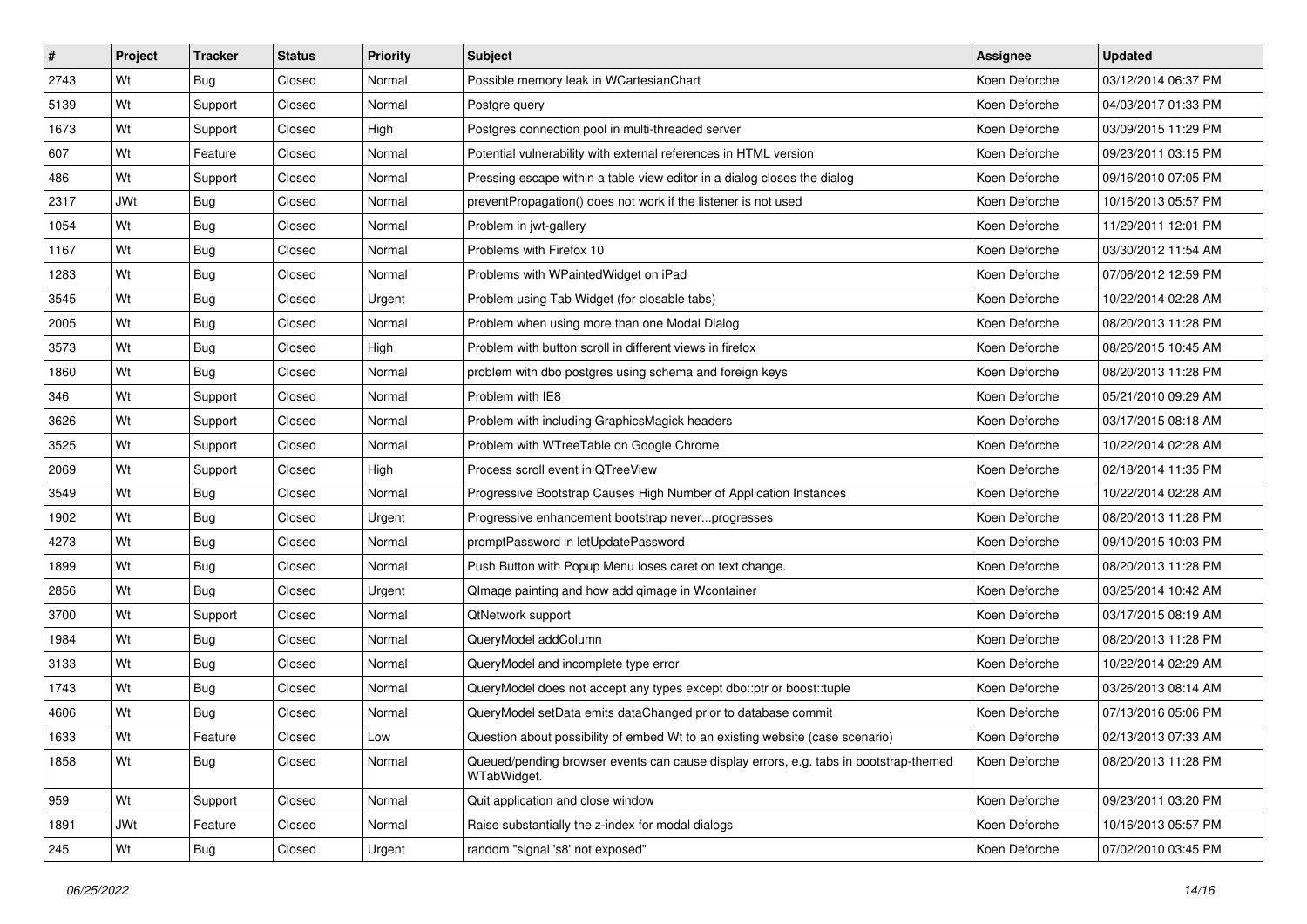| #    | Project | <b>Tracker</b> | <b>Status</b> | <b>Priority</b> | <b>Subject</b>                                                                                                     | <b>Assignee</b> | <b>Updated</b>      |
|------|---------|----------------|---------------|-----------------|--------------------------------------------------------------------------------------------------------------------|-----------------|---------------------|
| 660  | Wt      | <b>Bug</b>     | Closed        | Normal          | Read after delete in WAbstractItemView                                                                             | Koen Deforche   | 02/04/2011 12:00 PM |
| 1336 | Wt      | <b>Bug</b>     | Closed        | Normal          | re-adding WFileUpload to a layout fails in latest git                                                              | Koen Deforche   | 07/06/2012 12:23 PM |
| 2545 | Wt      | Feature        | Closed        | Normal          | Recursivity in Wt::DBO                                                                                             | Koen Deforche   | 02/18/2014 11:17 PM |
| 3025 | Wt      | Support        | Closed        | Normal          | Re: Custom schema                                                                                                  | Koen Deforche   | 05/16/2014 06:02 PM |
| 4609 | Wt      | Support        | Closed        | Normal          | Redmine email notifications                                                                                        | Koen Deforche   | 07/13/2016 05:06 PM |
| 1421 | Wt      | <b>Bug</b>     | Closed        | Normal          | RegistrationModel::reset() resets email policy                                                                     | Koen Deforche   | 10/13/2012 02:47 PM |
| 493  | Wt      | <b>Bug</b>     | Closed        | High            | Regression in WVMLImage due to fix for #448                                                                        | Koen Deforche   | 09/16/2010 03:58 PM |
| 1934 | Wt      | <b>Bug</b>     | Closed        | Normal          | Regression: unstyled output on iPad at application load                                                            | Koen Deforche   | 08/20/2013 11:28 PM |
| 2809 | Wt      | <b>Bug</b>     | Closed        | Normal          | Regression: Unused space below WTabWidget when used in layout                                                      | Koen Deforche   | 05/16/2014 06:01 PM |
| 1048 | Wt      | <b>Bug</b>     | Closed        | Normal          | Remembering the text in the WLineEdit                                                                              | Koen Deforche   | 11/23/2011 05:27 PM |
| 2718 | Wt      | <b>Bug</b>     | Closed        | Normal          | Remember me problem                                                                                                | Koen Deforche   | 02/27/2014 12:14 AM |
| 897  | Wt      | <b>Bug</b>     | Closed        | Normal          | Removing the first tab                                                                                             | Koen Deforche   | 09/23/2011 03:15 PM |
| 1074 | Wt      | Bug            | Closed        | Normal          | Removing widget from container with layout                                                                         | Koen Deforche   | 03/30/2012 11:54 AM |
| 1348 | Wt      | Feature        | Closed        | Normal          | Render empty WAnchors as <a>, not <span></span></a>                                                                | Koen Deforche   | 10/02/2012 09:38 AM |
| 3737 | Wt      | <b>Bug</b>     | Closed        | Normal          | Rendering issue in WTableView (and probably WTreeView) headers after column resize                                 | Koen Deforche   | 03/17/2015 08:20 AM |
| 2634 | Wt      | Bug            | Closed        | Normal          | Rendering justified text problem                                                                                   | Koen Deforche   | 02/18/2014 11:17 PM |
| 1931 | Wt      | Support        | Closed        | Normal          | Rendering of dynamic image content                                                                                 | Koen Deforche   | 07/31/2013 11:52 AM |
| 1428 | Wt      | <b>Bug</b>     | Closed        | Normal          | Rendering problems with widgets (using layouts) inside WPanel                                                      | Koen Deforche   | 10/13/2012 02:47 PM |
| 2478 | Wt      | <b>Bug</b>     | Closed        | Normal          | Re-parenting a widget that was bound (but not rendered) to WTemplate did not remove it<br>from WTemplate WidgetMap | Koen Deforche   | 02/18/2014 11:17 PM |
| 3811 | Wt      | Support        | Closed        | Normal          | replace div by ol inside WContainerWidget                                                                          | Koen Deforche   | 03/17/2015 08:20 AM |
| 886  | Wt      | <b>Bug</b>     | Closed        | High            | Reproducible segmentation fault: dynamic submenus                                                                  | Koen Deforche   | 07/08/2011 05:20 PM |
| 794  | Wt      | Bug            | Closed        | Normal          | requestsize scale wrong                                                                                            | Koen Deforche   | 09/23/2011 03:15 PM |
| 1429 | Wt      | <b>Bug</b>     | Closed        | Normal          | require() causes errors in WidgetSet mode                                                                          | Koen Deforche   | 11/01/2012 01:50 PM |
| 1199 | Wt      | <b>Bug</b>     | Rejected      | Normal          | Require jquery mobile                                                                                              | Koen Deforche   | 08/21/2013 12:15 AM |
| 3653 | Wt      | <b>Bug</b>     | Closed        | Normal          | Resizable WDialogs with the Bootstrap themes are missing visible resize handles                                    | Koen Deforche   | 03/17/2015 08:18 AM |
| 612  | Wt      | Feature        | Closed        | Normal          | Resize a Wt:: WDialog                                                                                              | Koen Deforche   | 09/23/2011 03:15 PM |
| 669  | Wt      | <b>Bug</b>     | Closed        | Normal          | resize(), setMinimumWidth(), setMaximumHeight(): negative values cause IE havoc                                    | Koen Deforche   | 02/04/2011 12:00 PM |
| 1372 | Wt      | Support        | Closed        | Normal          | Resize WGLWidget dynamically on window resize                                                                      | Koen Deforche   | 10/13/2012 02:47 PM |
| 2603 | Wt      | <b>Bug</b>     | Closed        | Normal          | Restart confirmation after quit() may not work as intended                                                         | Koen Deforche   | 02/18/2014 11:17 PM |
| 1407 | Wt      | Feature        | Closed        | Normal          | Return specific server status: 404 (Not Found), 301 (Moved Permanently)                                            | Koen Deforche   | 10/15/2012 09:23 AM |
| 1358 | Wt      | <b>Bug</b>     | Closed        | Normal          | round str in WebUtils.c dysfunctional for larger than 6 digits                                                     | Koen Deforche   | 10/13/2012 02:47 PM |
| 784  | Wt      | Bug            | Closed        | Normal          | run-example scripts missing in 3.1.9                                                                               | Koen Deforche   | 07/08/2011 05:20 PM |